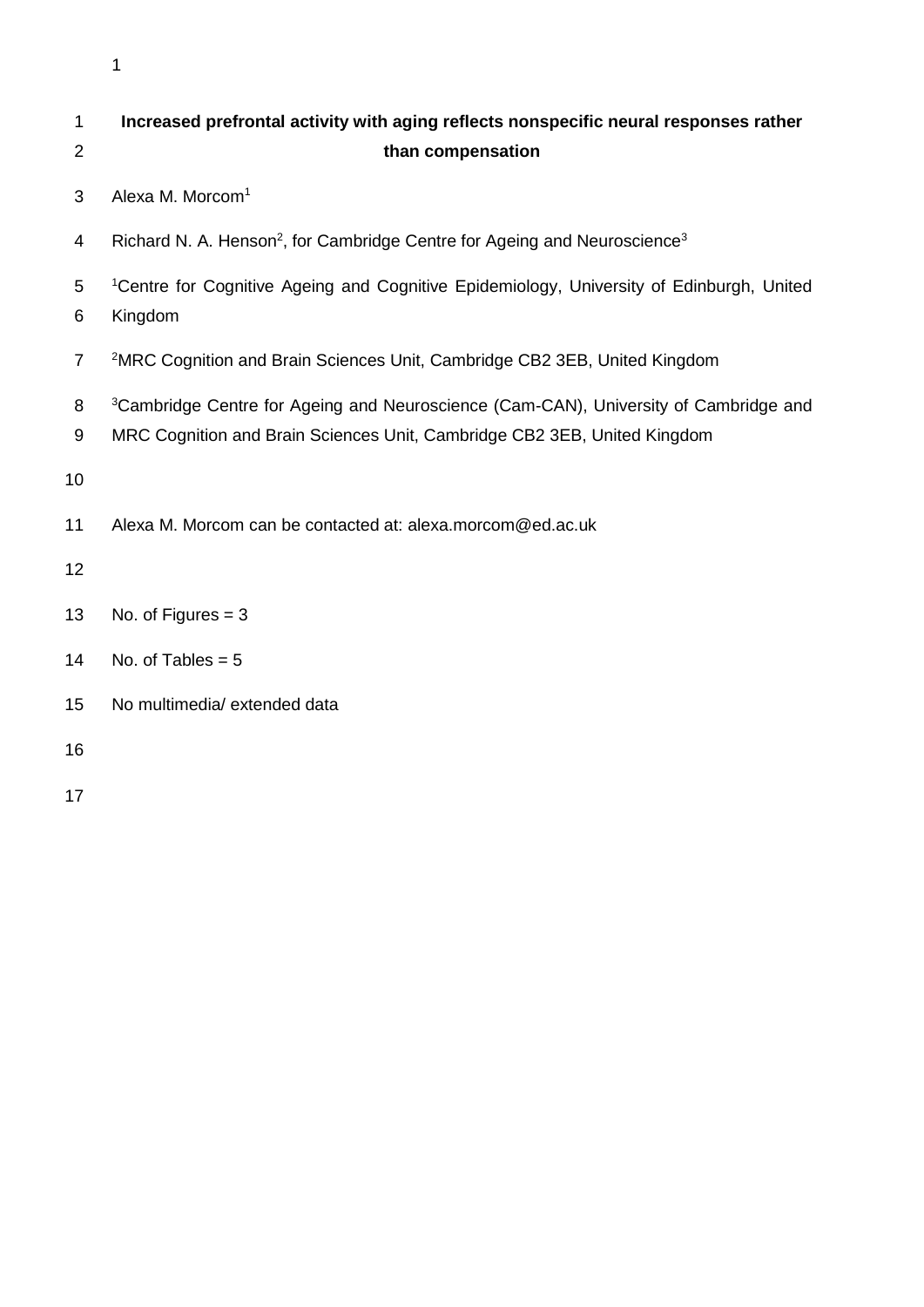## Abstract

 Elevated prefrontal cortex activity is often observed in healthy older adults despite declines in 20 their memory and other cognitive functions. According to one view, this activity reflects a compensatory functional posterior-to-anterior shift, which contributes to maintenance of 22 cognitive performance when posterior cortical function is impaired. Alternatively, the increased prefrontal activity may be less efficient or less specific, owing to structural and neurochemical changes accompanying aging. These accounts are difficult to distinguish on the basis of average activity levels within brain regions. Instead, we used a novel model-based multivariate analysis technique, applied to two independent functional magnetic resonance imaging datasets from an adult-lifespan human sample (N=123 and N=115; approximately half female). Standard analysis replicated the age-related increase in average prefrontal activation, but multivariate tests revealed that this activity did not carry additional information. The results contradict the hypothesis of a compensatory posterior-to-anterior shift. Instead, they suggest that the increased prefrontal activation reflects reduced efficiency or specificity, rather than compensation.

## Significance statement

 Functional brain imaging studies have often shown increased activity in prefrontal brain regions in older adults. This has been proposed to reflect a compensatory shift to greater reliance on prefrontal cortex, helping to maintain cognitive function. Alternatively, activity may become less specific as people age. This is a key question in the neuroscience of aging. In this study, we used novel tests of how different brain regions contribute to long- and short- term memory. We found increased activity in prefrontal cortex in older adults, but this activity carried less information about memory outcomes than activity in visual regions. These findings are relevant for understanding why cognitive abilities decline with age, suggesting that optimal function depends on successful brain maintenance rather than compensation.

- 
-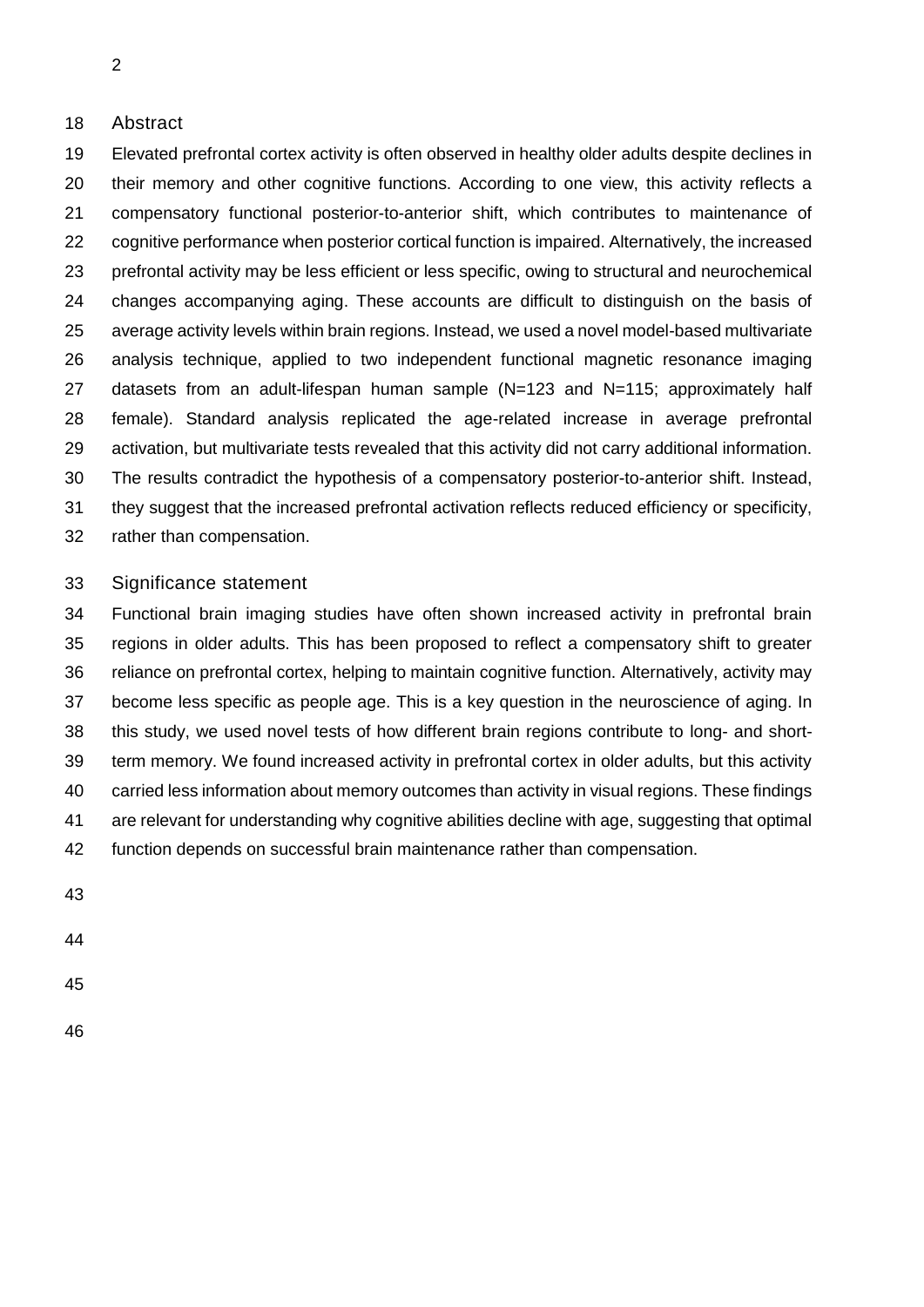### Introduction

 It is well established that healthy aging is associated with a decline in cognitive processes like memory, but mechanistic explanation of this decline is impeded by difficulties in interpreting the underlying brain changes. Functional magnetic resonance imaging (fMRI) of such cognitive processes shows striking increases, as well as decreases, in brain activity of older relative to younger adults. One leading theory – the Posterior-to-Anterior Shift in Aging (PASA) – states that recruitment of anterior regions like prefrontal cortex (PFC) contributes to maintenance of cognitive performance when posterior cortical function is impaired (Davis, Dennis, Daselaar, Fleck, & Cabeza, 2008; Grady, 2012; Park & Reuter-Lorenz, 2009). Alternatively, age-related increases in PFC activity may reflect reduced efficiency or specificity of neuronal responses, reflecting primarily age-related functional impairment within PFC (West, 1996; Glisky et al., 2001; Raz and Rodrigue, 2006; Nyberg, Lövdén, Riklund, Lindenberger, & Bäckman, 2012; Park et al., 2004). It is difficult to adjudicate between these theories based on average activity levels within brain regions (Morcom and Johnson, 2015). We used a novel multivariate approach to directly test predictions of the PASA theory.

 With multivariate methods that examine distributed patterns of brain activity over many voxels, one can ask whether increased anterior activity provides additional information, and whether this information goes beyond that provided by posterior cortical regions. Such increases in the information represented by PFC activity would support theories that attribute additional PFC recruitment to compensatory mechanisms. We used a model-based decoding approach called multivariate Bayes (MVB) (Friston et al., 2008; Morcom and Friston, 2012; Chadwick et al., 2014), which estimates the patterns of activity that best predict a target cognitive outcome. Importantly, MVB allows formal comparison of models comprising different brain regions, such as PFC, posterior cortex, or their combination.

 In this study, we applied MVB to fMRI data from two different paradigms in population-derived, 72 adult-lifespan samples (N=123 and N=115, 19-88 years; Shafto et al. 2014). In the first, long- term memory (LTM) experiment, participants were scanned while encoding new memories of unique pairings of objects and background scenes, and the target cognitive outcome was whether or not these associations were subsequently remembered (Figure 1a). A previous behavioral study in an independent sample showed a strong decline in such associative memory across the adult lifespan (Henson et al., 2016). To test whether findings generalized across tasks and cognitive domains, as PASA predicts (Davis et al., 2008), we replicated our findings in a second, visual short-term memory (STM) experiment. In the STM experiment, a separate sample of participants was scanned while maintaining visual dot patterns online for a few seconds in the presence of distraction, and the target cognitive outcome was the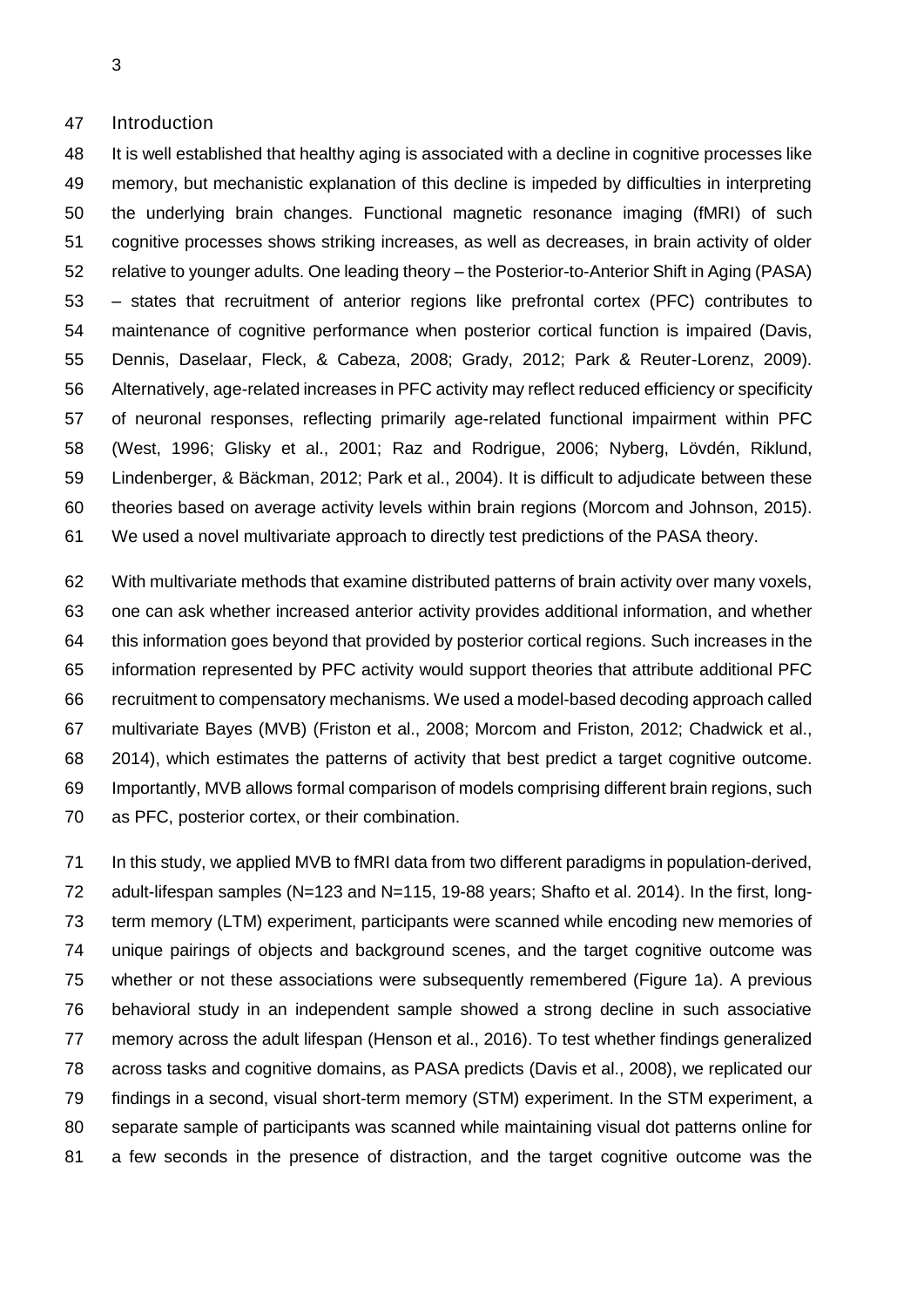increase in the number of patterns to be maintained (i.e., load; Figure 1b). Increases in PFC activity have frequently been reported in older adults in similar tasks (Grady et al., 1998; Cabeza et al., 2004), although sometimes activity reductions are found at higher loads (Cappell et al., 2010).

 We defined two regions-of-interest (ROIs): posterior visual cortex (PVC), comprising lateral occipital and fusiform cortex, and PFC, comprising ventrolateral, dorsolateral, superior and 88 anterior regions (Fig 2a). These ROIs were based on previous fMRI studies of memory tasks, and those cited in the context of the PASA theory (Davis et al., 2008; Maillet and Rajah, 2014).



 **Figure 1.** Memory tasks. a and b, long-term memory (LTM) task and c, short-term memory (STM) task. a, Associative encoding. In the scanned Study phase of the LTM task, participants were asked to make up a story that linked each object with its background scene (120 trials total). A scene with positive valence is illustrated. On each trial, the scene was presented for 2 sec, then the object superimposed for 7.5 sec, finally the screen was blanked for 0.5 sec before the next trial. b, Associative retrieval. At Test (out of the scanner), each object was presented again, and after a measure of priming, item memory and background valence memory, participants were asked to verbally describe the scene with 98 which it was paired at Study. The latter verbal recall was scored as correct or incorrect, which was then used to classify the trials at Study into "remembered" and "forgotten" (see text for details). The example illustrates encoding and retrieval of a trial with neutral valence. c, An example trial of STM task with memory load of 2 items. Trials began with fixation dot for 7 sec. On each trial, three dot displays were displayed in red, yellow and blue for 500 msec each (250 msec gap). To vary load, the dots in either one, two or three of the dot displays moved in a consistent direction (the to-be-ignored displays rotated). After the last display, the screen was blanked for an 8 sec maintenance period. Then the probe display presented a colored circle to indicate which dot display to recall (red, yellow or blue). Participants had up to 5 sec to adjust the pointer until the direction matched that of the to-be-remembered display.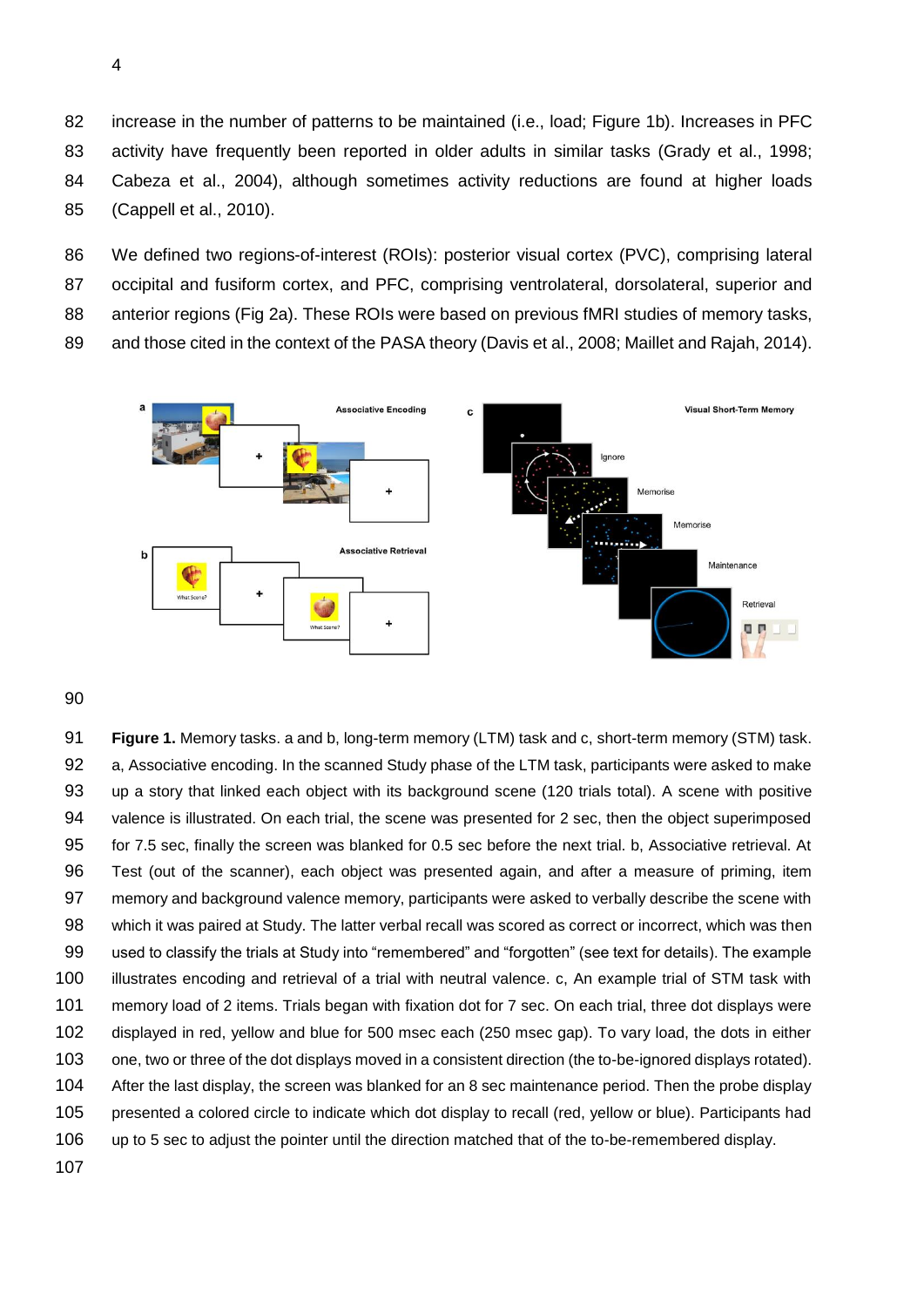### Materials and Methods

# Experiment 1: Long-term Memory Encoding

#### *Participants*

 A healthy, population-derived adult lifespan human sample (N=123; 19-88 years; 66 female) was collected as part of the Cam-CAN study (Shafto et al., 2014). Participants were fluent English speakers in good physical and mental health. Exclusion criteria included a low Mini Mental State Examination (MMSE) score (<=24), serious current medical or psychiatric problems, or poor hearing or vision, as well as standard MRI safety criteria. Two participants were excluded from fMRI analysis as subsequent memory could not successfully be decoded from either region of interest (see Multivariate Bayesian decoding). Two further participants were excluded because of statistical outlier values in the analysis of univariate subsequent memory effects (see Statistics for criteria). The experiment used a within-participant design, so all participants received all the task conditions. Therefore, randomization and blinding were 121 not required. The study was approved by the Cambridgeshire 2 (now East of England— Cambridge Central) Research Ethics Committee. Participants gave informed written consent.

### *Materials*

 Stimuli were 160 pictures of everyday emotionally-neutral objects taken from Smith et al. (2004). For the study phase, objects were presented within a square yellow background on one of 120 scenes from the IAPS emotional pictures database (Lang et al., 1997). Scenes were grouped into 40 per valence (positive, neutral, negative), selected based on a pilot study, with the same randomized trial order for each valence condition for all participants. To control for stimulus effects, the 160 objects were divided randomly into 4 sets, and the allocation of object sets to scene valence rotated across participants in 4 different counterbalances (see Henson et al., 2016, for further details).

#### *Behavioral procedure*

 The procedure is summarized in Figure 1a. The scanned study phase comprised 120 trials, presented in two 10 min blocks separated by a short break. On each study trial, a background scene was first presented for 2 sec, and an object then superimposed for 7.5 sec, slightly above center and either to the left or right. Participants were asked to create a story that linked the object to the scene, to press a button when they had made the story. In order to equate the amount of time spent processing the story, participants were asked to continue to elaborate it until the scene and object disappeared. A blank screen of 0.5 sec was then presented prior to the next trial. Participants were informed that the task would include some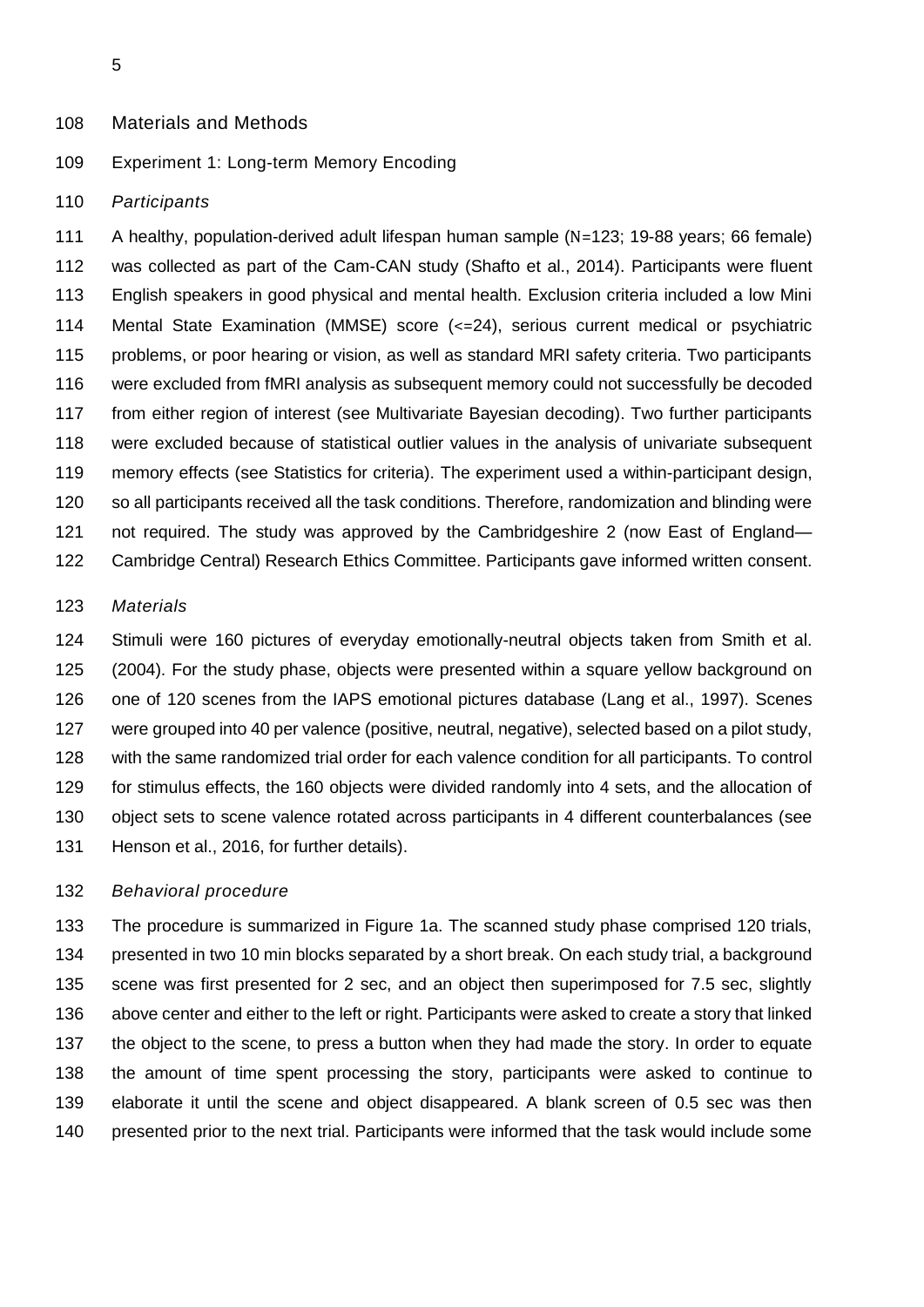141 pleasant and unpleasant scenes. They were not told that their memory would be tested later. 142 A practice session of 6 study trials was given just beforehand.

 The test phase took place outside the scanner, following a short break of approximately 10 min involving refreshment and conversation with the experimenter. The 120 objects from the study phase were presented again, randomly intermixed with 40 new objects, and divided into 4 blocks lasting approximately 20 min each. The first stage of each test trial involved tests of priming, item memory and memory for the picture valence (see Henson et al., 2016 for details) However, for the present fMRI analysis, we focused on the fourth question in each trial. Participants were asked to verbally recall the scene that had been paired with the test object at study. Trials at study in which scenes that were correctly recalled at test, in terms of detail or gist, were scored as "remembered". Remaining trials were split according to whether the scenes could not be recalled ("associative misses"), or for which an incorrect scene was described instead ("associative intrusions"), or for which the object was not recognized ("item misses"). Initial analyses showed no evidence that valence interacted with age, so trials were collapsed across valence (see Behavioral results). Table 1 summarizes the trial numbers per condition split by age tertile.

|                         | Younger       | Middle-Age              | Older         |
|-------------------------|---------------|-------------------------|---------------|
|                         | (19-45 years) | $(46-64 \text{ years})$ | (65-88 years) |
|                         | $n = 38$      | $n = 43$                | $n = 42$      |
| Remembered              | 55            | 44                      | 23            |
|                         | (25)          | (24)                    | (15)          |
| Forgotten               |               |                         |               |
| <b>Associative Miss</b> | 31            | 38                      | 46            |
|                         | (13)          | (17)                    | (18)          |
| Associative Intrusion   | 11            | 13                      | 10            |
|                         | (8)           | (10)                    | (8)           |
| <b>Item Miss</b>        | 22            | 25                      | 42            |
|                         | (15)          | (17)                    | (24)          |

157 **Table 1.** Trial numbers divided by condition. Remembered = trials with correct object recognition and 158 scene recall; Associative Miss = trials with correct object recognition but no scene recall; Associative 159 Intrusion = trials with correct object recognition but recall of an incorrect scene; Item Miss = trials with

160 misclassification of the object as unstudied. Data are split by age tertile. Means are given with

161 standard deviations (SD).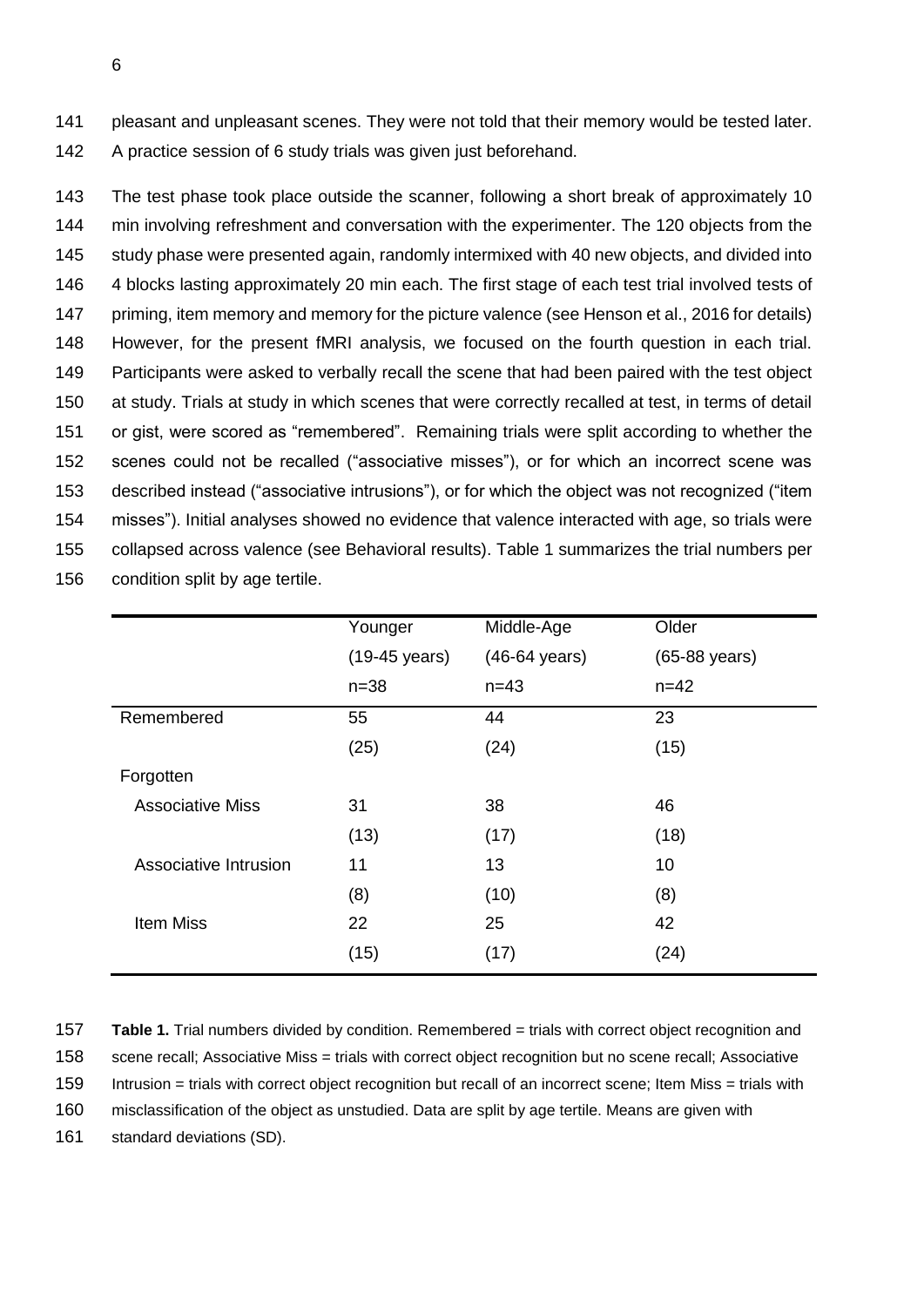For the main imaging analyses, we combined the three types of forgotten trial in order to maximise power. However, in case processes that lead to subsequent memory for associative memory versus item memory differ (e.g., Dennis et al., 2008; Mattson et al., 2014), we ran a subsidiary imaging analyses with item misses excluded.

# *Imaging data acquisition and preprocessing*

 The MRI data were collected using a Siemens 3 T TIM TRIO system (Siemens, Erlangen, Germany). MR data preprocessing and univariate analysis used the SPM12 software (Wellcome Department of Imaging Neuroscience, London, UK, www.fil.ion.ucl.ac.uk/spm), release 4537, implemented in the AA 4.0 pipeline (https://github.com/rhodricusack/automaticanalysis). The functional images were acquired using T2\*-weighted data from a Gradient-Echo Echo-Planar Imaging (EPI) sequence. A total of 320 volumes were acquired in each of the 2 Study sessions, each containing 32 axial slices (acquired in descending order), slice thickness of 3.7 mm with an interslice gap of 20% (for 175 whole brain coverage including cerebellum; TR =1970 msec; TE = 30 msec; flip angle =78 176 degrees; field of view (FOV) = 192 mm  $\times$  192 mm; voxel-size = 3 mm  $\times$  3 mm  $\times$  4.44 mm). A structural image was also acquired with a T1-weighted 3D Magnetization Prepared RApid Gradient Echo (MPRAGE) sequence (repetition time (TR) 2250ms, echo time (TE) 2.98 ms, inversion time (TI) 900 msec, 190 Hz per pixel; flip angle 9 deg; FOV 256 x 240 x 192 mm; GRAPPA acceleration factor 2).

 The structural images were rigid-body registered with an MNI template brain, bias-corrected, segmented and warped to match a gray-matter template created from the whole CamCAN Stage 3 sample (N=272) using DARTEL (Ashburner, 2007) (see Taylor *et al.*, 2015) for more details). This template was subsequently affine-transformed to standard Montreal Neurological Institute (MNI) space. The functional images were then spatially realigned, interpolated in time to correct for the different slice acquisition times, rigid-body coregistered to the structural image and then transformed to MNI space using the warps and affine transforms from the structural image, and resliced to 3x3x3mm voxels.

## *Univariate imaging analysis*

 For each participant, a General Linear Model (GLM) was constructed, comprising three neural components per trial: 1) a delta function at onset of the background scene, 2) an epoch of 7.5 sec which onset with the appearance of the object (2 sec after onset of scene) and offset when both object and scene disappeared, and 3) a delta function for each keypress. Each neural component was convolved with a canonical haemodynamic response function (HRF) to create a regressor in the GLM. The scene onset events were split into 3 types (i.e, 3 regressors) according to the valence of the scene on each trial, while the keypress events were modelled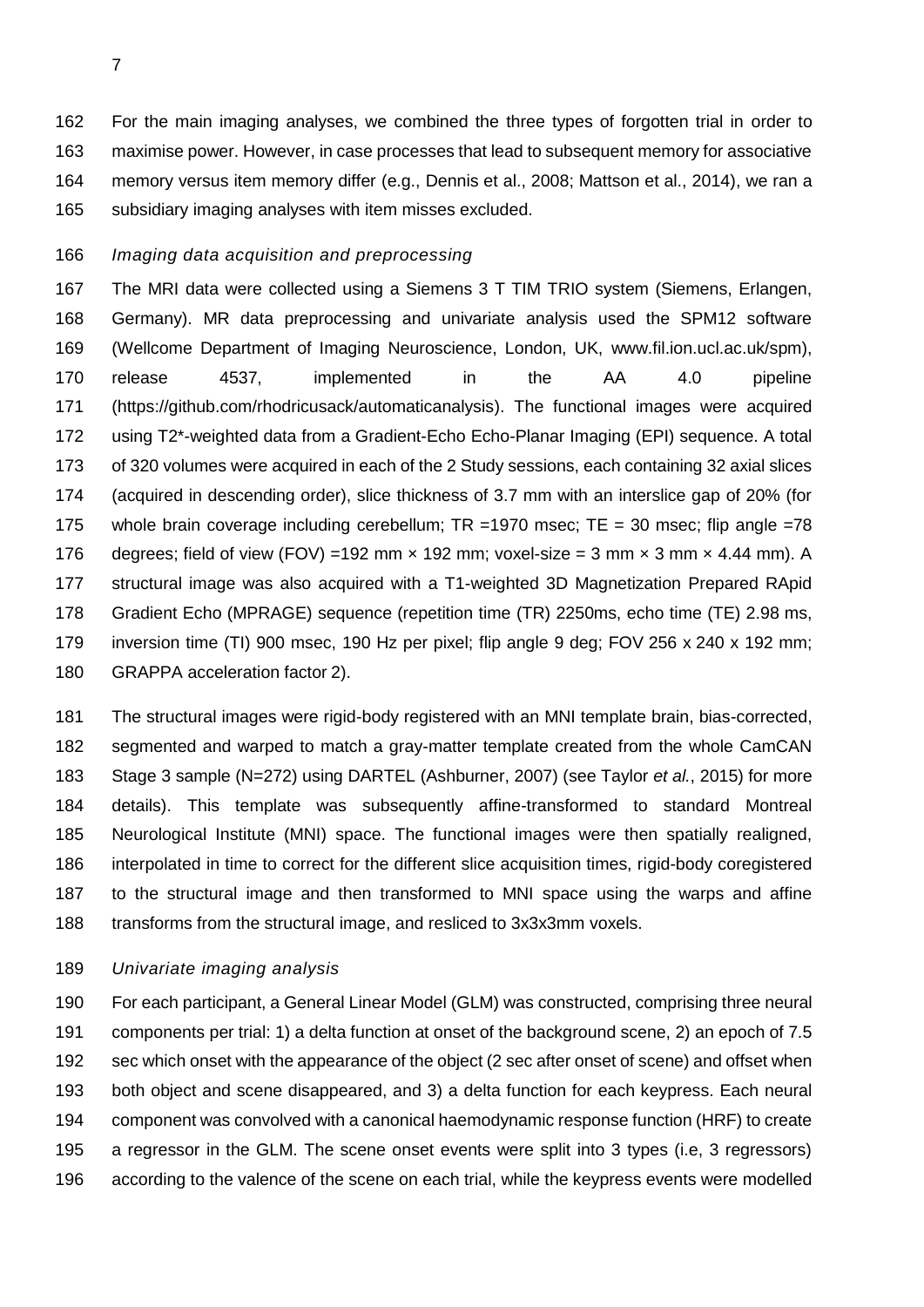by the same regressor for all trials (together, these four regressors served to model trial-locked responses that were not of interest). The responses of interest were captured by the epoch neural component, during which participants were actively relating the scene and object (see Behavioral Procedure). The duration of this component did not depend on response time, as participants were instructed to continue to link the object and scene mentally for the full duration of the display.

 For the principal GLMs, the epoch component was split into 6 types (regressors) according to the 3 scene valences and 2 types of subsequent memory, i.e., study trials for which the scenes were correctly recalled ("remembered"), and those for which the scenes could not be recalled, an incorrect scene was described instead, or the object was not recognized ("forgotten"). When comparing remembered and forgotten trials, we averaged across the three valences because 1) there was no behavioral evidence of an interaction between age and valence on subsequent memory, 2) there was no imaging evidence of an interaction between age and valence on subsequent memory, and 3) there would have been insufficient numbers of each trial-type to examine each valence separately. Thus the main target contrast for the univariate and multivariate analyses were remembered versus forgotten trials.

 As noted above, given that encoding of associative (source) information versus item information may differ with regard to additional recruitment and (potentially) to compensation (e.g., Dennis et al., 2008; Mattson et al., 2014), we ran a subsidiary analysis in which the "forgotten" category excluded item misses. In these GLMs, study trials were modelled using 9 regressors according to the 3 scene valences and 3 (rather than 2) types of subsequent memory: trials on which the object was recognized but the scene forgotten or incorrectly recalled ("association forgotten") and trials on which the object was not recognized ("item forgotten"). Participants for whom one of the sessions did not contain at least one trial of each type were removed, leaving n=109 (note this involved removal of more participants in the oldest age tertile: 0 removed aged 19-35, 2 aged 46-64, and 12 aged 65-88 years). One remaining outlier (>5 SD) on the univariate measures was removed, giving n=108. As reported in the Results section, this subsidiary analysis corroborated the findings of the main analysis.

 Six additional regressors representing the 3 rigid body translations and rotations estimated in the realignment stage were included in each GLM to capture residual movement-related artifacts. Finally the data were scaled to a grand mean of 100 over all voxels and scans within a session, and the model was fitted to the data in each voxel. The autocorrelation of the error was estimated using an AR(1)-plus-white-noise model, together with a set of cosines that functioned to highpass the model and data to 1/128 Hz, fit using Restricted Maximum Likelihood (ReML). The estimated error autocorrelation was then used to "prewhiten" the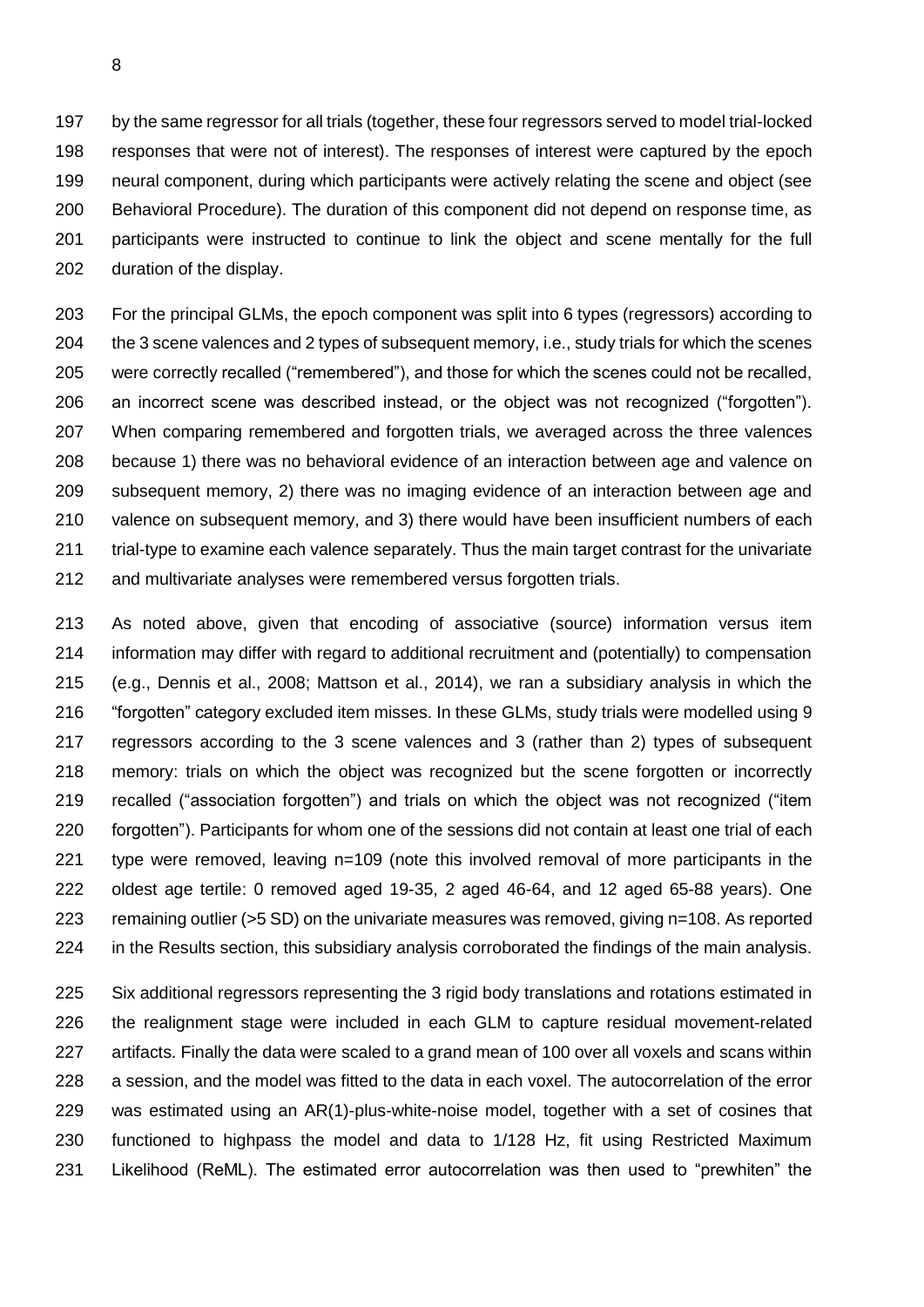model and data, and ordinary least squares used to estimate the model parameters. To compute subsequent memory effects, the parameter estimates for the 6 epoch components were averaged across the two sessions and the three valences (weighted by number of trials per session/valence), and contrasted directly as remembered minus forgotten (Morcom et al., 2003; Maillet and Rajah, 2014). Univariate statistical analyses were conducted on the mean subsequent memory effect across all voxels in the MVB analysis, in each ROI for each participant (see next section).

Experiment 2: Visual STM

### *Participants*

 Participants were a separate subset (N=115; 25-86 years; 54 female) of those recruited to the Cam-CAN study (see Experiment 1, Participants, for details). Nineteen participants were excluded from the current analysis as the contrast of interest could not successfully be decoded from either region of interest (see Multivariate Bayesian decoding). None were excluded because of statistical outlier values on the measures used (see Statistics for criteria). The experiment used a within-participant design, so all participants received all the task conditions.

### *Materials*

 The task was adapted from Emrich et al. (2013). Stimuli were three patches of coloured dots, one red, one yellow, and one blue. Dots were 0.26 degrees of visual angle (dva) in diameter, at a density of 0.7 per square degree, and viewed though a circular aperture of diameter 11 dva. As a manipulation of set size, one, two, or three of the dot displays moved (at 2 dva/ sec) in a single direction which had to be remembered. The other, distractor, displays rotated around a central axis, and were be ignored. On 90% of trials the probed movements were in one of three directions (7, 127, or 247 degrees). Other directions were selected at random, to avoid subjects learning the target directions. Order of presentation of the 3 display colors was randomized trial by trial, as was memory load. Rotation direction alternated across trials of a given load.

## *Behavioral procedure*

 Each trial began with a grey fixation dot in the middle of a black screen for 5 sec, which then turned white for 2 sec. Participants then saw the 3 dot displays for 500 msec each, with 250 msec in-between. After the third display, an 8 sec blank fixation delay was presented, followed by the probe display. The probe display showed a colored circle to indicate which dot display to recall (red, yellow, or blue), with a pointer. Participants had up to 5 sec to adjust the pointer using 2 buttons until it matched the direction of motion of the remembered target dot display.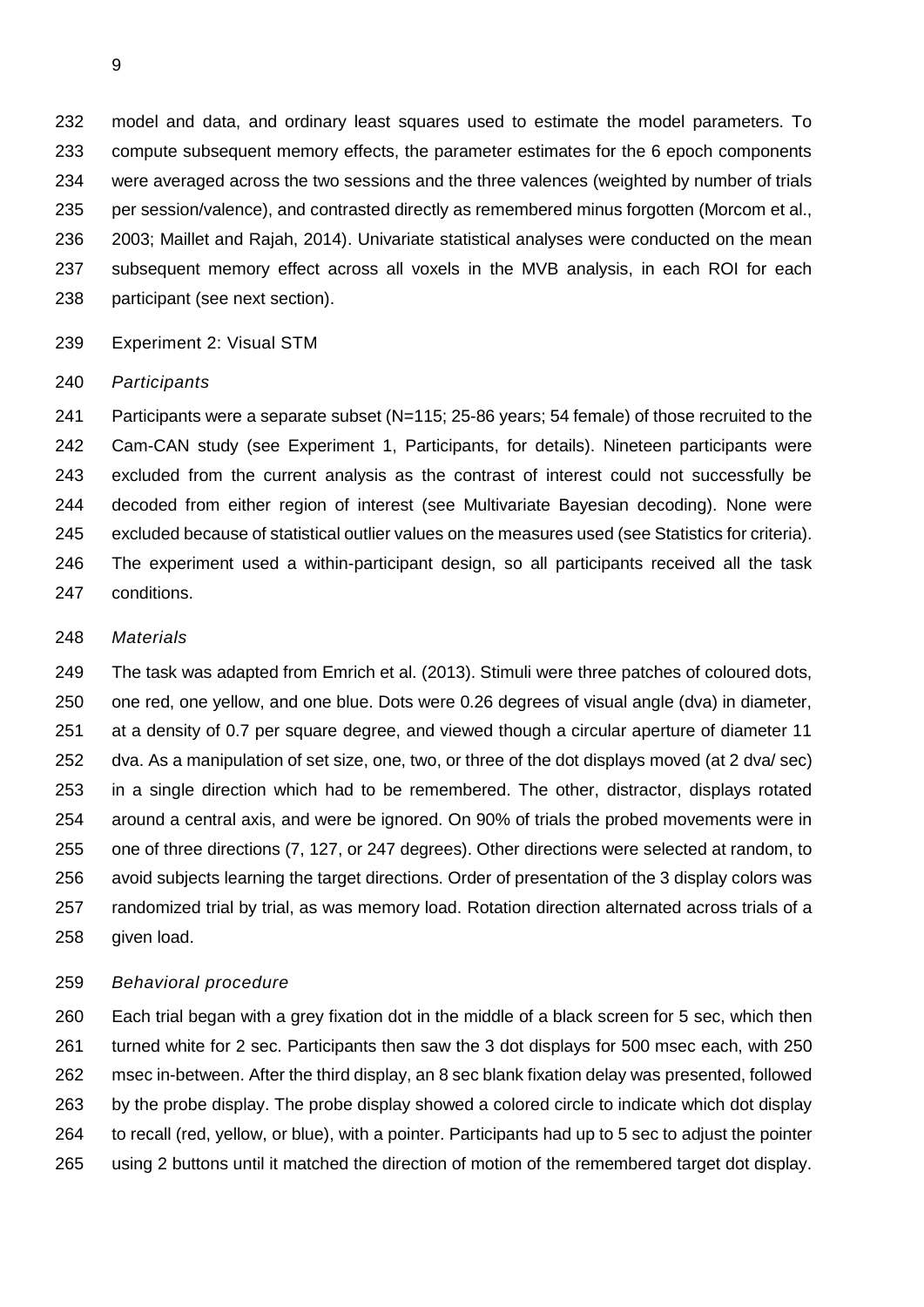After responding, a third button cleared the probe display. Participants completed 3 runs of 30 trials per run (10 for each load). The direction of the target, the sequential position of the target, and the set size were counterbalanced within each run, and presented in random order. Colour and position of target were also counterbalanced using a Greco-Latin square design.

# *Imaging data acquisition and preprocessing.*

 Imaging data were acquired on the same scanner as Experiment 1. Functional T2\*-weighted data were acquired using a Multi-Echo Gradient-Echo Echo-Planar Imaging (EPI) sequence. Approximately 300 volumes were acquired in each of the 3 VSTM task sessions (duration depending on response times). Each volume had 34 axial slices (acquired in descending 275 order), slice thickness of 2.9 mm with an interslice gap of 20% (FOV = 224 mm × 224 mm, TR  $= 2000$  msec; TE = 12 msec, 25 msec, 38 msec; flip angle = 78 degrees; voxel-size = 3.5 mm  $\times$  3.5 mm  $\times$  3.48 mm). Structural image sequences were the same as in Experiment 1. The multiple echos were combined by computing their average, weighted by their estimated T2\* contrast. The functional images were spatially realigned and interpolated in time to correct for different slice acquisition times. Spatial normalisation used the 'new segment' protocol in SPM12 (Ashburner and Friston, 2005). Participants' structural scans were coregistered to their mean functional image, then segmented into 6 tissue classes. Functional images were rigid- body coregistered to the structural image then transformed to MNI space using the warps and affine transforms estimated from the structural image, and resliced to 2x2x2mm voxels.

# *Univariate imaging analysis*

 The GLM for each participant comprised three neural components per trial: 1) encoding, modelled as an epoch of 1 sec duration at onset of the first moving dot pattern, 2) maintenance, modelled as an epoch of 4 sec at offset of the last moving dot pattern (2.25 sec after onset of 1), and 3) probe, a delta function at the time of the participant's response. These components were each split into 3 types (regressors) according to the 3 STM load levels. As in Experiment 1, 6 additional regressors were added representing the motion parameters estimated in the realignment stage. Finally the data were scaled to a grand mean of 100 over all voxels and scans within a session. To confirm that this dataset was suitable as a replication of Experiment 1's multivariate results, we first checked that at least one significant cluster within the PFC region of interest (ROI) showed increased univariate activity in older people. This was done using a standard analysis of effects of a linear contrast of increasing VSTM 297 load on activity during the delay period, whole-brain corrected for multiple comparisons at p < .05 (voxel threshold), and a linear contrast of age. Details of this analysis are not reported and it did not contribute to ROI selection, which was the same as for Experiment 1. Note that the continuous nature of the judgment in the VSTM task precludes definition of individual trials as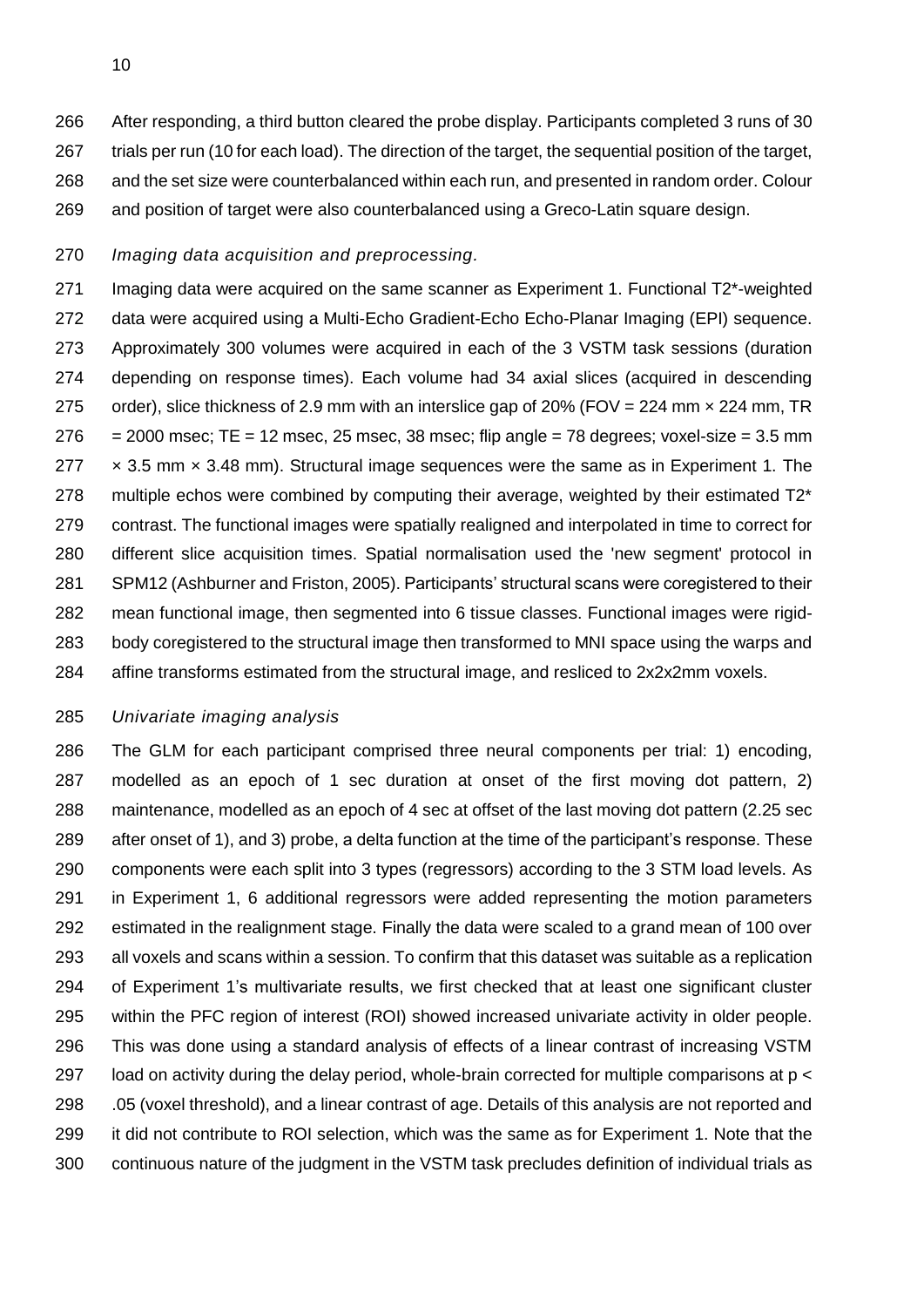correct or incorrect (rather, performance is used to estimate continuous summary measures for each participant, as in Emrich et al, 2013). Therefore all trials were included in the fMRI analysis, and the main target contrast for the univariate and multivariate analyses was the linear effect of load from 1-3 during the delay period.

Regions of interest

 ROIs were defined using WFU PickAtlas (http://fmri.wfubmc.edu/, version 3.0.5) with AAL and Talairach atlases (Lancaster et al., 2000; Tzourio-Mazoyer et al., 2002; Maldjian et al., 2003). The posterior visual cortex (PVC) mask comprised bilateral lateral occipital cortex and fusiform cortex (from AAL, fusiform and middle occipital gyri), and the PFC mask comprised bilateral ventrolateral, dorsolateral, superior and anterior regions: from AAL, the inferior frontal gyrus (IFG), both pars triangularis and pars orbitalis; middle frontal gyrus, lateral part (MFG); superior frontal gyrus (SFG); and from Talairach, Brodmann Area 10 (BA10), dilation factor = 313 1. In the subregion analyses, separate masks were created for BA10, IFG, MFG and SFG (regions included in the BA10 mask were excluded from the other masks).

# Multivariate Bayesian decoding

 A series of MVB decoding models were fit to assess the information about subsequent memory carried by individual ROIs or combinations of ROIs. Each MVB decoding model is based on the same design matrix of experimental variables used in the univariate GLM, but the mapping is reversed: many physiological data features (derived from fMRI activity in multiple voxels) are used to predict a psychological target variable (Friston et al., 2008). This target (outcome) variable is specified as a contrast. In Experiment 1 (LTM) the outcome was subsequent memory, and in Experiment 2 (STM) it was the linear increase in STM load during maintenance periods. Modelled confounds in the design (all covariates apart from those involved in the target contrast) are removed from both target and predictor variables.

 Each MVB model is fit using hierarchal parametric empirical Bayes, specifying empirical priors on the data features (voxel-wise activity) in terms of patterns over voxel features and the variances of the pattern weights. Since decoding models operating on multiple voxels (relative to scans) are ill-posed, these spatial priors on the patterns of voxel weights act as constraints in the second level of the hierarchical model. MVB also uses an overall sparsity (hyper) prior in pattern space which embodies the expectation that a few patterns make a substantial contribution to the decoding and most make a small contribution. The pattern weights specifying the mapping of data features to the target variable are optimised with a greedy search algorithm using a standard variational scheme which iterates until the optimum set size is reached (Friston et al., 2007). This is done by maximizing the free energy, which provides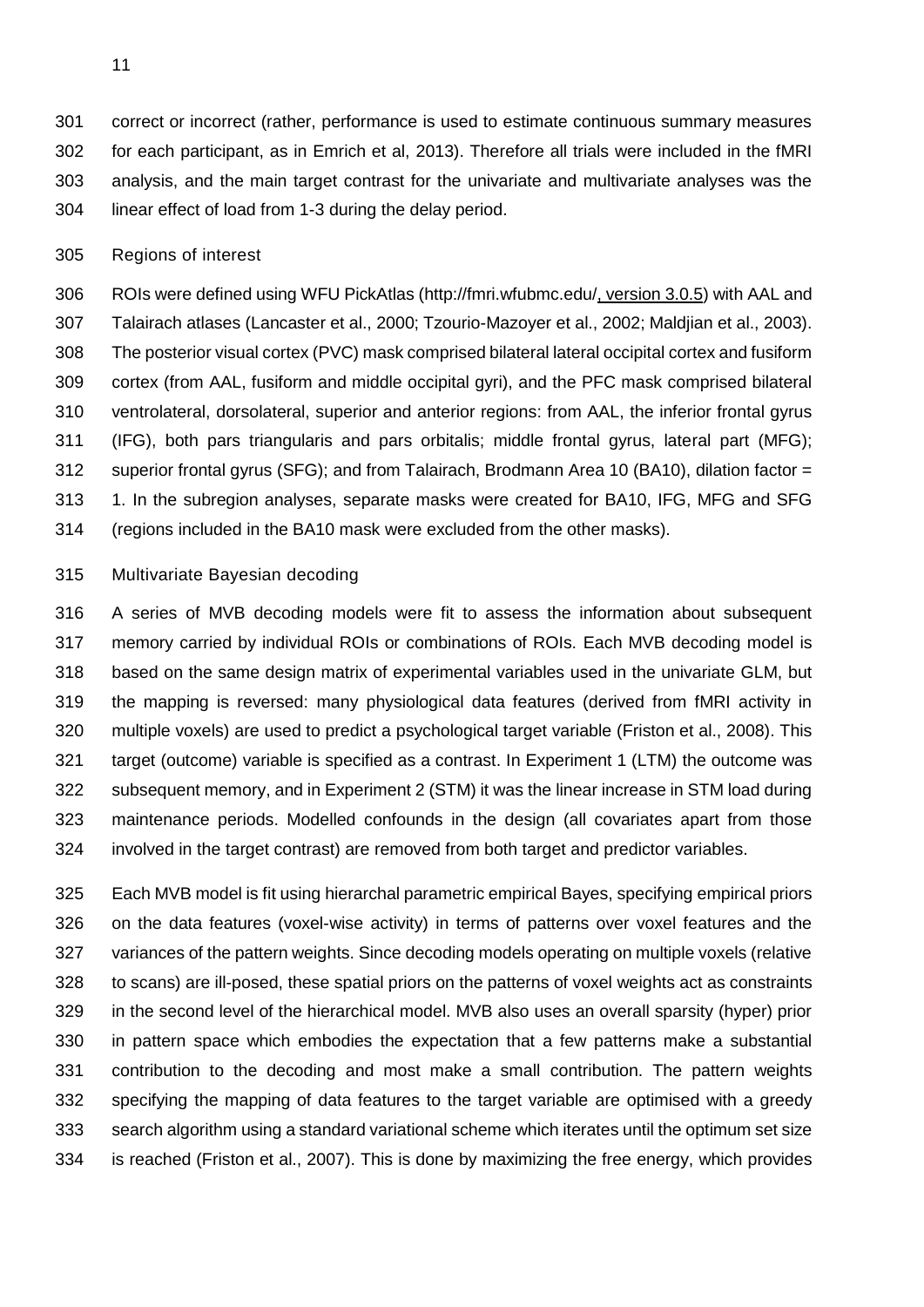an upper bound on the Bayesian log-evidence (the marginal probability of the data given that model). The evidence for different models predicting the same psychological variable can then be compared by computing the difference in their log-evidences, giving the log (marginal) likelihood ratio test (Bayes factor) (see Friston et al., 2007; Chadwick et al., 2012; Morcom and Friston, 2012). In this work, the main outcome measures were the log-evidence for each model and the set of fitted weights for all patterns (voxels) in the ROI, which can be examined to assess their distribution over voxels and the contributions of different combinations of voxels. These analyses were implemented in SPM12 v6486 and custom MATLAB scripts.

 Features (voxels) for MVB analysis were selected using an orthogonal contrast and a leave- one-participant-out scheme. For each participant and ROI, these were the 1000 voxels with the strongest responses to the task: in Experiment 1 (LTM), the 6 epoch regressors modelling object onsets in the GLM, and in Experiment 2 (STM), the 3 epoch regressors modelling maintenance periods in the GLM (defined using an F contrast in all other participants testing variance explained by these regressors, regardless of valence or subsequent memory). We used a sparse spatial prior, in which each pattern is an individual voxel (Morcom and Friston, 2012; Chadwick et al., 2014; Hulme et al., 2014; Maass et al., 2014). We first checked that the target memory variables could reliably be decoded from the selected features by contrasting the evidence for each model with the evidence for models in which the design matrix (and therefore the target variable) had been randomly phase-shuffled, taking the mean over 20 repetitions, and comparing log-evidence for real versus phase-shuffled models. One- tailed *t*-tests compared the difference in real versus shuffled model evidences to a hypothesized population mean difference of 3 which would reflect good Bayesian evidence for the real over the shuffled models. These showed that the difference in log-evidence was 358 robustly greater than this in both PVC,  $t(118) = 6.08$ ,  $p < .0001$ ,  $r<sup>2</sup>_{adj} = .225$ , mean difference = 359 9.72; and PFC,  $t(118) = 7.70$ ,  $p < .0001$ ,  $r<sup>2</sup>$ <sub>adj</sub> = .323, mean difference = 11.8. The same applied 360 to Experiment 2: for PVC,  $t(95) = 8.42$ ,  $p < .0001$ ,  $r<sup>2</sup>_{adj} = .415$ , mean difference = 23.0, and 361 PFC,  $t(95) = 11.4$ ,  $p < .0001$ ,  $r<sup>2</sup>_{adj} = .569$ , mean difference = 35.0. To confirm that the sparse prior represented the best spatial model, we then compared the log-evidence with that for models with smooth spatial priors, in which each pattern is a local weighted mean of voxels (Gaussian FWHM = 8). For Experiment 1 (LTM): log evidence was substantially greater for 365 the sparse priors in both ROIs: in PVC,  $t(118) = 18.4$ ,  $p < .0001$ ,  $r<sup>2</sup>_{adj} = .737$ , and PFC,  $t(118)$ 366 = 18.0,  $r<sup>2</sup>_{\text{adj}}$  = .728, p < .0001, two-tailed tests. The same was true for Experiment 2 (STM): for 367 PVC,  $t(95) = 10.3$ ,  $r<sup>2</sup>_{adj} = .464$ , p < .0001, and PFC,  $t(95) = 14.9$ ,  $r<sup>2</sup>_{adj} = .650$ , p < .0001.

 Unlike univariate activation measures such as subsequent memory effects, but like other pattern-information methods, MVB finds the best non-directional model of activity predicting the target variable, so positive and negative pattern weights are equally important. Therefore,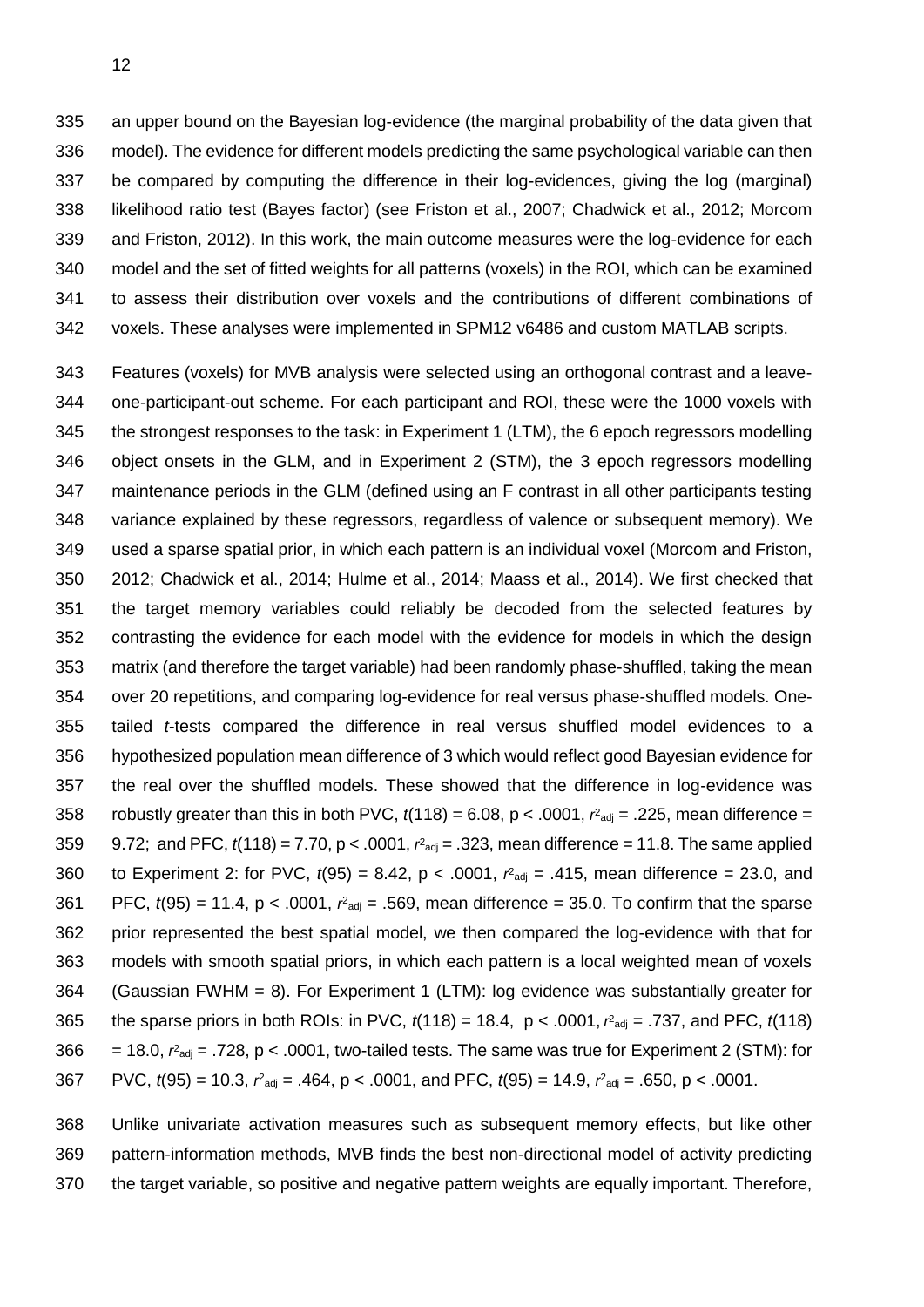the principle MVB measure of interest for each ROI was the spread (standard deviation) of the weights over voxels, reflecting the degree to which multiple voxels carried substantial information about subsequent memory. To test whether PFC activity was compensatory, we also constructed a novel measure of the contribution of prefrontal cortex to subsequent memory. This used Bayesian model comparison within participants to assess whether a joint PVC-PFC model boosted prediction of subsequent memory relative to a PVC-only model. The PASA hypothesis, in which PFC is engaged to a greater degree in older age and this contributes to cognitive outcomes, predicts that a boost will be more often observed with increasing age. The initial dependent measure was the log model evidence, coded categorically for each participant to indicate the outcome of the model comparison. The 3 possible outcomes were: a boost to model evidence for PVC-PFC relative to PVC models, i.e., better prediction of subsequent memory (difference in log evidence > 3), equivalent evidence 383 for the two models  $(-3 <$  difference in log evidence  $<$  3), or a reduction in prediction of subsequent memory for PFC-PVC relative to PVC (difference in log evidence < -3).

 Lastly, given that the relative contribution of anterior versus posterior regions could change with age, even if the absolute amount of pattern information decreased with age in both regions, we computed a second novel measure: we estimated the PFC contribution to cognitive outcome in terms of the proportion of top-weighted voxels in the joint PVC-PFC model that were located in PFC, as opposed to PVC, derived from joint PVC-PFC models. In each participant, the voxels making the strongest contribution to the cognitive outcome, defined as those with absolute voxel weight values greater than 2 standard deviations from the mean, were split according to their anterior versus posterior location. The dependent measure was the proportion of these top voxels located in PFC.

Experimental design and statistical analysis

 Sample size was determined by the initial considerations of Stage 3 of the CamCAN study – see Shafto et al.(Shafto et al., 2014) for details. For the LTM experiment, a sensitivity analysis indicated that with N=123, we would have 80% power to detect a small to medium effect 398 explaining 6.5% of the variance on a two tailed test for a model with 2 predictors ( $r^2$  = .0658). 399 For the STM experiment with  $N = 115$ , the corresponding minimal effect size for 80% power 400 was 6.9% of the variance ( $r^2$  = .0694). In our previous report of aging and successful memory encoding, an *a priori* test of a between-region difference in subsequent memory effects 402 according to age showed a large effect  $(r^2 = .257)$  (Morcom et al., 2003).

 Age effects on continuous multivariate or univariate dependent measures were tested using robust second-order polynomial regression with "rlm" in the package MASS for R (Venables et al., 2002); MASS version 7.3-45; R version 3.3.1) with standardized linear and quadratic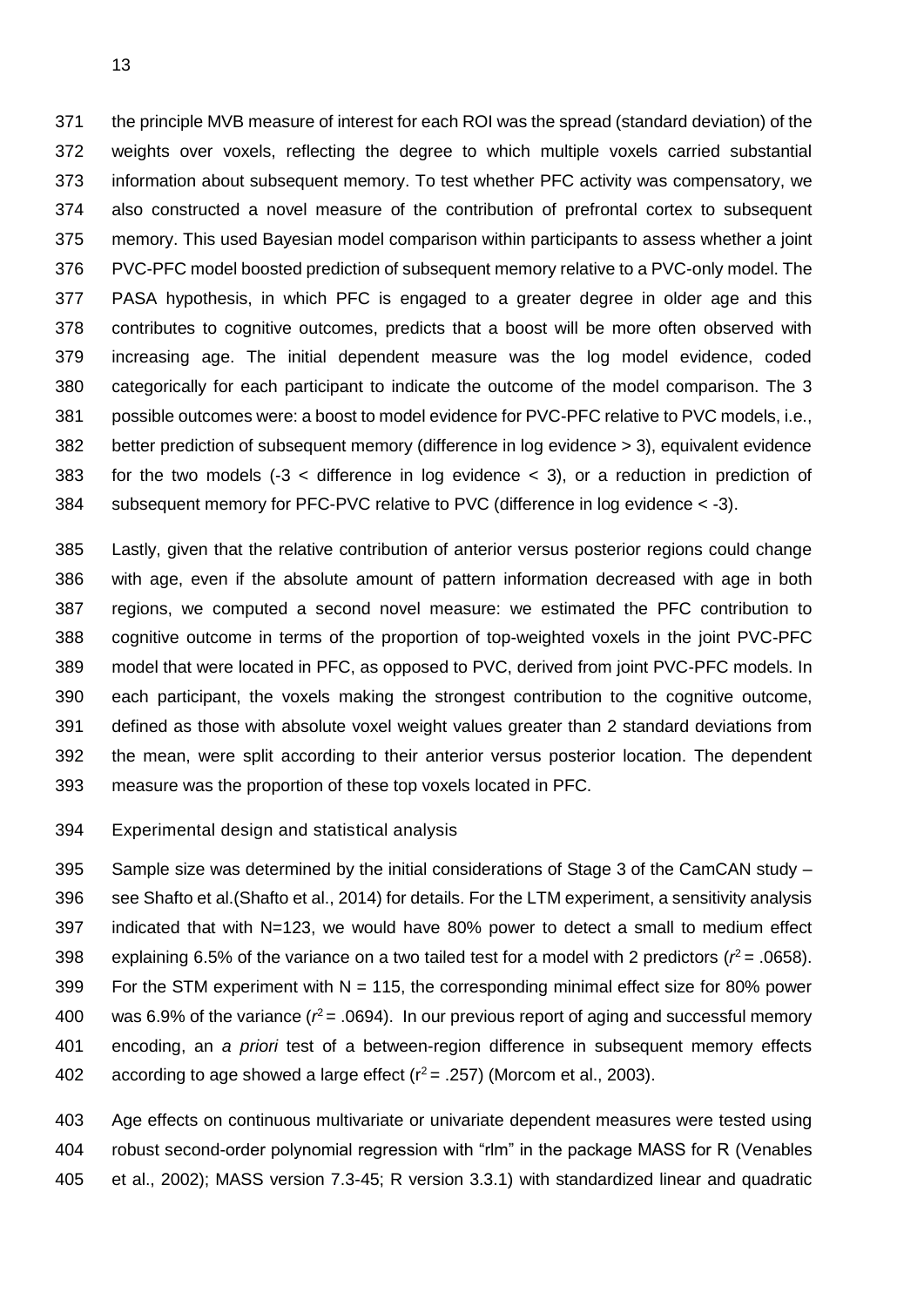age predictors. For analysis of covariance for behavioral data we used JASP version 0.8.3.1. Analysis of outcomes of the between-region MVB model comparison (PVC and PFC combined versus PVC, see Fig 2 and main text) used ordinal regression with "polr" in MASS. Distributions were also trimmed to remove extreme outliers (> 5 SD above or below the mean). In Experiment 1 (LTM), the two participants (aged 72 and 80) with outlier values for univariate effects were also removed from the MVB analyses so the samples examined were comparable. We excluded two further participants (aged 68 and 83) in whom subsequent memory could not be decoded from at least one of the two ROIs (log model evidence <= 3), giving n=119. In Experiment 2 (STM), we excluded nineteen participants in whom VSTM load could not be decoded during maintenance, giving n=96. All tests were two-tailed and used an alpha level of .05.

 Where it was important to test for evidence for the null hypothesis over an alternative hypothesis, we supplemented null-hypothesis significance tests with Bayes Factors (Wagenmakers, 2007; Rouder et al., 2009). The Bayes Factors were estimated using Dienes' online calculator (Dienes, 2014) which operationalizes directional hypotheses such as PASA in terms of a half-normal distribution. Here, we assumed an effect size of 1 SD and therefore defined the half-normal distribution with mean=0 and SD=1. All statistics and p values are reported to 3 significant figures, except where p < .0001.

Results

Experiment 1: Long-term Memory (LTM) Encoding

*Behavioral results*

 We examined age effects on the number of trials in each remembered and forgotten condition (see Table 2). For remembered trials, there was a significant linear decrease with age (*t*(118) 429 = -7.30, p < .0001,  $r^2_{\text{adj}}$  = .299), with no significant quadratic component ( $t(118)$  = -0.104, p = .917; alpha = .0125). As a consequence, the number of forgotten trials increased with age, 431 and this was true for both associative misses (linear  $t(118) = 4.82$ , p < .0001,  $r<sup>2</sup>_{\text{adj}} = .150$ ; 432 quadratic,  $t(118) = 0.630$ ,  $p = .532$ ) and item misses (linear  $t(118) = 5.43$ ,  $p < .0001$ ,  $r^2_{\text{adj}} =$  .186; quadratic, *t*(118) = 1.57, p = .120), although not for associative intrusions (linear *t*(118) = -1.38, p = .163; quadratic, *t*(118) = -2.29, p = .0221). Analysis of covariance with the factor of valence (Positive, Neutral, Negative) showed no interaction between age and valence on the number of remembered items (for linear effect of age, *F*(2,231) < 1, p = .486; quadratic,  $F(2,231) = 1.59$ , p = .206).

*Testing compensation*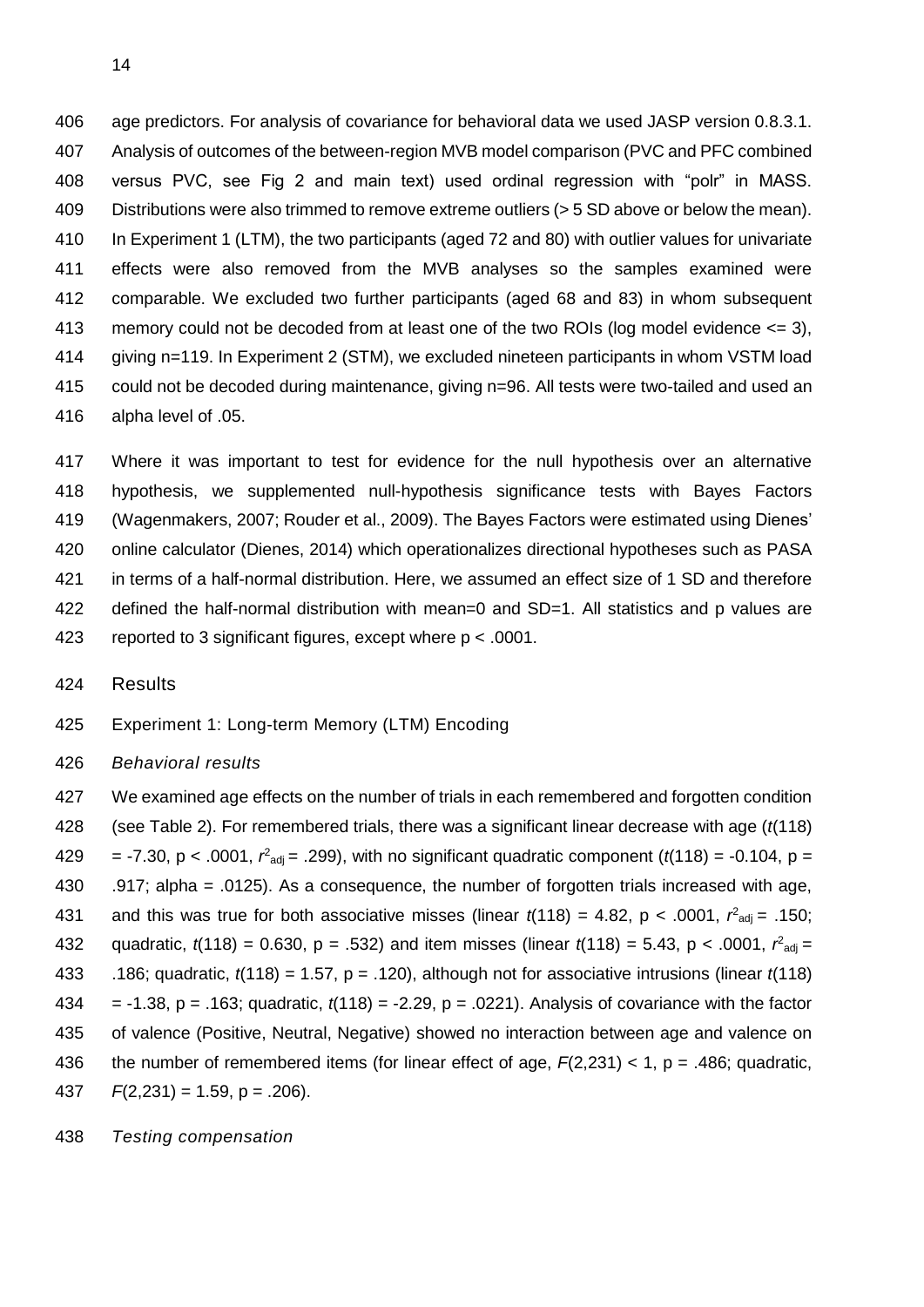Standard univariate activation analyses assessed mean activity in each ROI across all voxels included in the multivariate analysis (see Materials and Methods). Consistent with the PASA account, the increase in activity associated with subsequent memory became more pronounced with age, particularly in later years (linear effect of age, *t*(118) = 2.43, p = .0166; 443 quadratic effect of age,  $t(118) = 2.58$ ,  $p = .0111$ ) (Fig 2a, Table 2). Age effects in PVC were not significant (see Table 2). The age effects in PFC were also present after removal of the older participant with the largest SM effect (although they did not meet our criterion for an outlier; see Fig 2a; linear *t*(117) = 2.14, p = ; quadratic *F*(117) = 2.31, p = .033). In both ROIs results were very similar for the models excluding forgotten trials for which the items themselves were forgotten (see Methods; PFC: linear *t*(107) = 2.22, p = .0316; quadratic *t*(107) = 2.91, p = .00527; PVC: linear, *t*(107) = 1.10, p= .288; quadratic, *t*(107) = 1.24, p = .233).



 **Figure 2.** Relationship between age and univariate and multivariate effects within ROIs. **(a)**. Univariate subsequent memory effects (mean activity for remembered - forgotten), showing increased activity with age in PFC but not PVC. **(b).** Spread of multivariate responses predicting subsequent memory (standard deviation of fitted MVB voxel weights), showing reduced spread of responses with age in both ROIs. **(c).** Univariate effects of load (positive linear contrast) during STM maintenance, showing increased activity with age in both ROIs. **(e).** Spread of multivariate responses during STM maintenance predicting increasing load, showing reduced spread of responses with age in both ROIs. Red and blue lines are robust-fitted second-order polynomial regression lines and shaded areas show 95%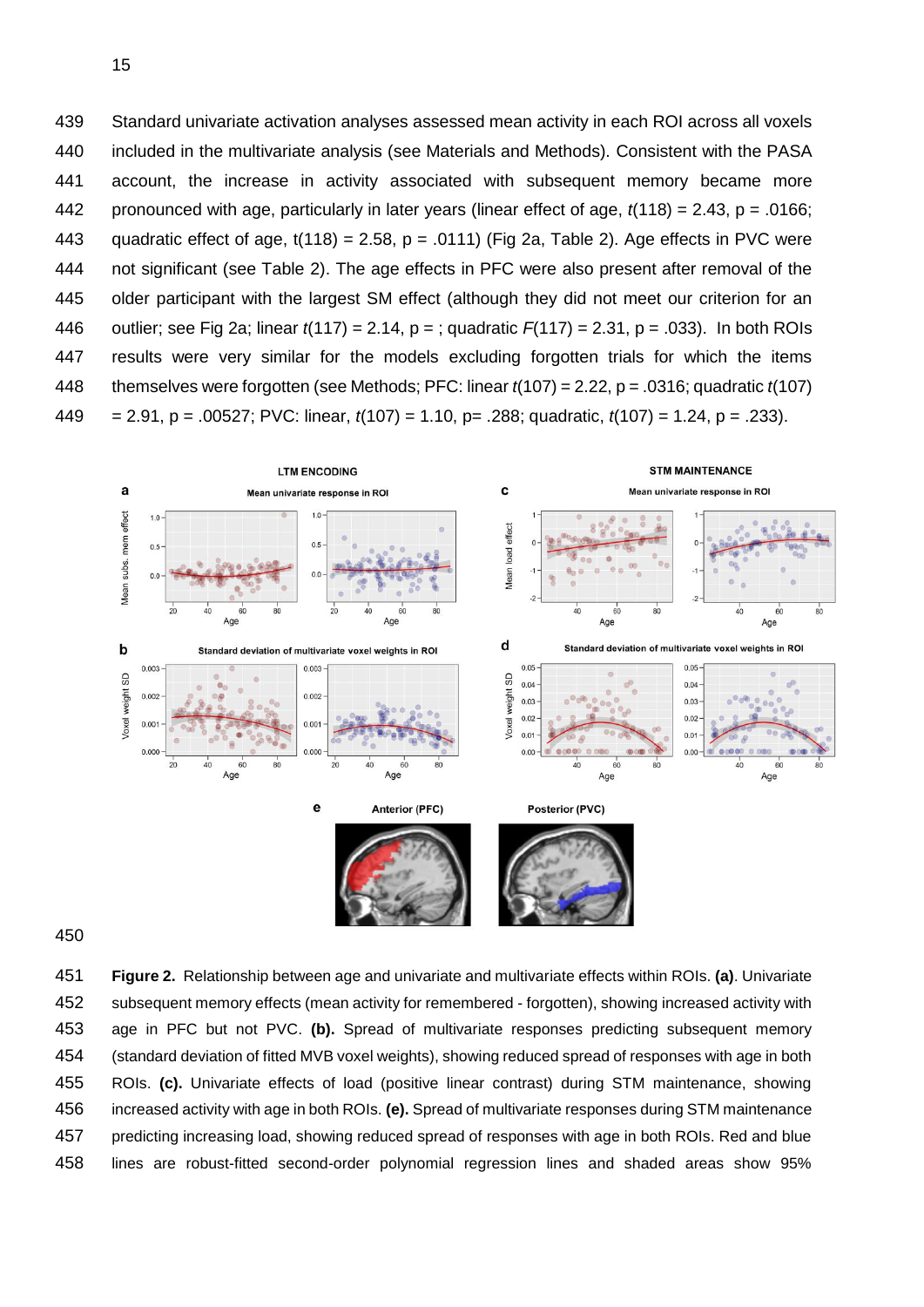459 confidence intervals. **(e).** PVC (blue) and PFC (red) ROIs overlaid on sagittal section (x=+36) of a

460 canonical T1 weighted brain image. Note that *y*-axis scales are not comparable across tasks.

461

| ROI/                          | Model |                                         |         | Linear    |         | Quadratic |                          |         |
|-------------------------------|-------|-----------------------------------------|---------|-----------|---------|-----------|--------------------------|---------|
| measure                       |       |                                         |         |           |         |           |                          |         |
|                               | F     | р                                       | t       | $r^2$ adj | р       | т         | $r^2$ adj                | р       |
| Mean univariate SM activation |       |                                         |         |           |         |           |                          |         |
| <b>PFC</b>                    | 5.49  | .00525                                  | 2.43    | .0312     | 0.0166  | 2.58      | .0371                    | .0111   |
| <b>PVC</b>                    | 0.426 | .654                                    | 0.728   | --        | 0.480   | 0.703     | $\sim$ $\sim$            | .495    |
| PFC-PVC                       | 0.837 | .436                                    | 0.883   | --        | 0.388   | 1.084     | $\overline{\phantom{a}}$ | 0.293   |
|                               |       | Multivariate spread (SD) of SM activity |         |           |         |           |                          |         |
| <b>PFC</b>                    | 6.36  | .00240                                  | $-3.33$ | .0701     | .000998 | $-1.44$   | $\sim$ $\sim$            | .151    |
| <b>PVC</b>                    | 11.3  | < .0001                                 | $-3.49$ | .0780     | .000650 | $-3.50$   | .0784                    | .000621 |
| PFC-PVC                       | 2.02  | .109                                    | 4.16    | --        | .0437   | .398      | $- -$                    | .690    |

462 **Table 2.** Age effects on mean univariate SM effects and spread of multivariate SM effects in the LTM 463 task. PFC-PVC refers to analyses where the dependent variable was the difference in each measure 464 between PFC and PVC. SD = standard deviation.  $r^2$ <sub>adj</sub> = the unbiased estimate of the amount of variance 465 explained in the population.  $n = 119$ .

466

 If the increasing PFC activation with age reflected compensation, we expected the multivariate analyses to show that this increased activity carried additional information about subsequent memory. However, the data revealed a different pattern. In MVB models, like other linear models with multiple predictors, each voxel within an ROI has a weight that captures the unique information it contributes (in this case, for predicting subsequent memory). Because both positive and negative weights carry information, we summarised the MVB results by the spread (standard deviation) of weights over voxels (see Materials and Methods).

 In both ROIs, this spread was markedly reduced during later life (PVC: linear *t*(118) = -3.49, p= .000650; quadratic *t*(118) = -3.50, p = .000621; PFC: linear *t*(118) = -3.33, p = .000998; 476 quadratic  $t(118) = -1.44$ , p = .151); see Fig 2b and Table 2. This means that, contrary to a compensatory PASA shift, PFC showed fewer, rather than more, voxels with large positive or negative weights with increasing age. Again, the results were similar for the subsidiary models excluding item misses (PVC: linear *t*(107) = -1.41, p= .158; quadratic *t*(107) = -2.81, p = .000544; PFC: linear *t*(107) = -2.21, p = .0280; quadratic *t*(107) = -0.566, p = .570). By contrast, the spread of univariate activities across voxels increased with age in both ROIs (for PVC, 482 linear effect of age,  $t(118) = 5.91$ ,  $p < .0001$ ,  $r<sup>2</sup>_{adj} = .215$ ; quadratic effect of age,  $t(118) = 1.72$ ,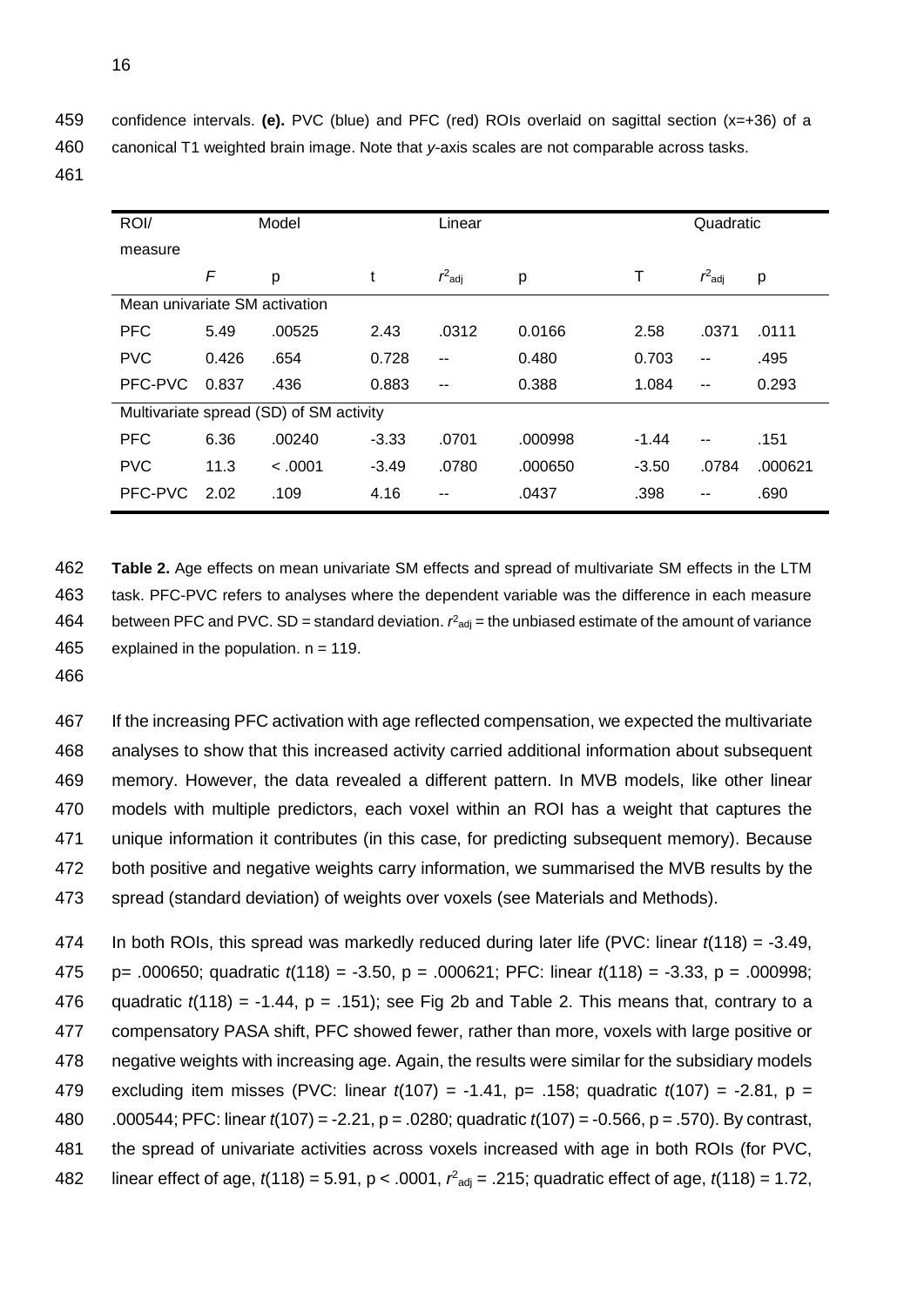483  $p = .0881$ ; for PFC, linear effect of age,  $t(118) = 5.64$ ,  $p < .0001$ ,  $r<sup>2</sup>_{\text{adj}} = .199$ ; quadratic  $t(118)$  $484 = -2.31$ ,  $p = .0226$ ,  $r<sup>2</sup>$ <sub>adj</sub> = .0268).

 To provide a more direct test for a compensatory posterior-to-anterior shift, we assessed the *specific* contribution of PFC to subsequent memory, over and above that of PVC. We fitted a joint MVB model that included both posterior and anterior ROIs, and contrasted this with a model including PVC only, using Bayesian model comparison. Thus we could ask, for each participant, whether or not adding PFC to the model "boosted" prediction of subsequent memory (see Methods). Contrary to the PASA theory of a compensatory shift towards greater reliance on PFC, a Bayes Factor comparing these two models revealed strong evidence for 492 the null hypothesis of no boost ( $BF_{01} = 11.1$ ); indeed, the probability of a boost to model evidence for PVC-PFC compared to PVC-only actually *decreased* with age numerically (Fig 3a; linear *t*(118) = -1.54, p = .126). Excluding item misses from the model enhanced this 495 pattern (for linear age effect  $t(107) = -2.34$ , p = .0211, BF<sub>01</sub> = 14.3).



#### 

 **Figure 3.** Evidence against a compensatory posterior-to-anterior shift from MVB comparisons between ROIs. Ordinal regression of Bayesian model comparison of combined PVC+PFC model versus PVC- only model using age to predict outcomes of model comparison: adding PFC to the model boosts prediction of the cognitive outcome (difference in log-evidence > 3), or there is no boost (-3 < difference < 3), or a reduction in log-evidence (difference < -3). (a) LTM, for subsequent memory effects, a boost was no more frequent with increasing age (b) STM, for load effects, a boost was less frequent with increasing age.

# *Testing sub-regions within PFC*

 We also explored whether the pattern of results was similar across subregions within PFC. The PASA theory does not specify which areas are involved in a compensatory shift, but aging does not affect all subregions equally (Raz and Rodrigue, 2006). In functional studies,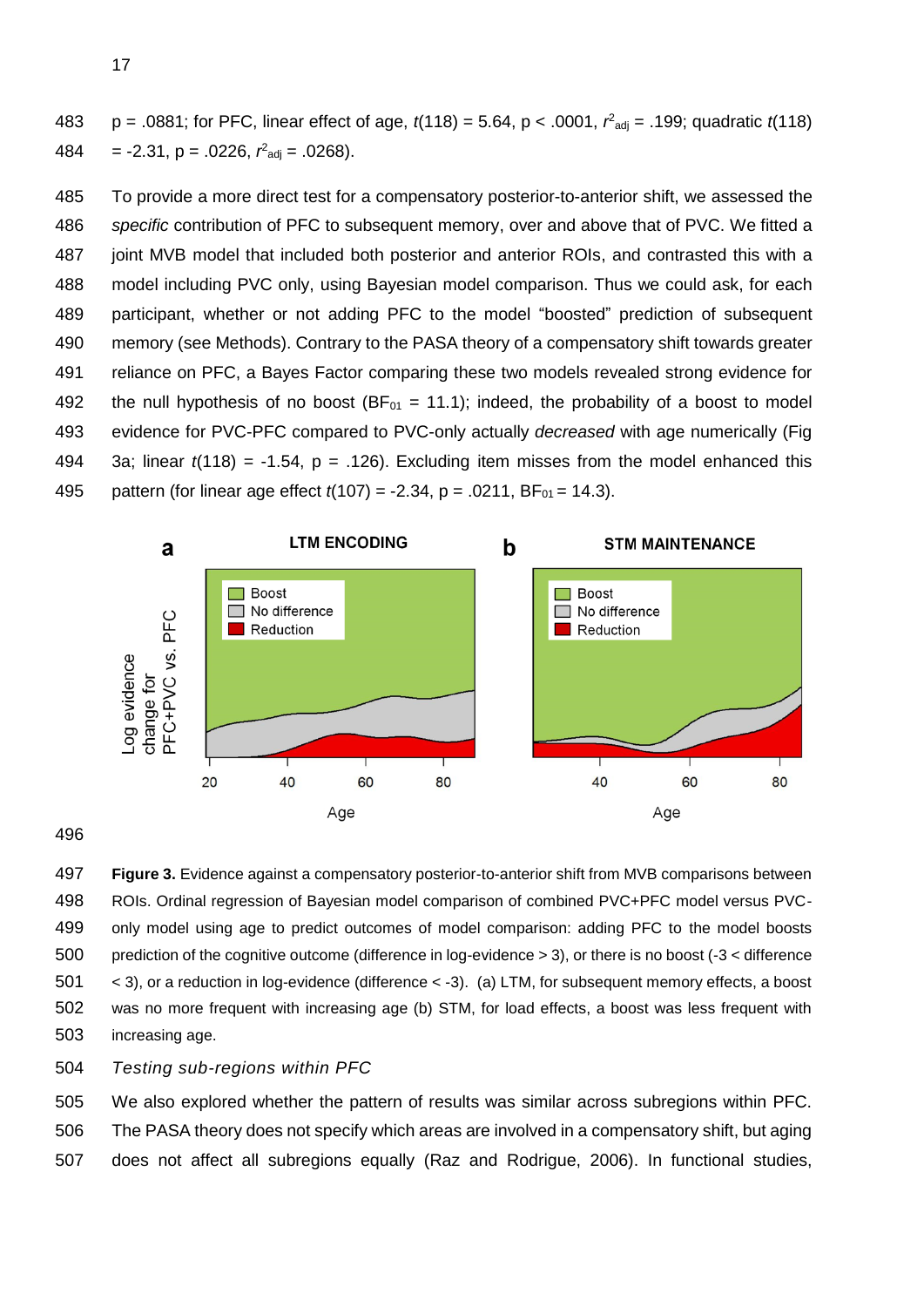univariate SM effects in ventrolateral and dorsolateral PFC tend to be age-invariant while anterior and superior prefrontal regions show age-related increases (Morcom et al., 2003; Maillet and Rajah, 2014). In contrast, Davis et al.'s (2008) PASA proposal was based on increased activation in older people in anterior ventrolateral PFC and anterior cingulate during visual perception and episodic retrieval. In the present episodic encoding task, there were significant age-related increases in univariate activation in anterior PFC (BA10) and lateral inferior frontal gyrus (IFG), and significant decreases in the spread of multivariate voxel weights in BA10 and superior (medial) frontal gyrus (SFG), as well as numerical decreases also in IFG and in lateral middle frontal gyrus including dorsolateral PFC (MFG) (Table 3; see Materials and Methods, Regions of Interest for region definition). Thus the overall age-related increase in activation was mainly driven by BA10 and IFG, but no subregion showed a decrease in activation with age. The reduction in multivariate information and evidence against a functional boost were relatively uniform over subregions (Table 3). Direct model comparison showed no evidence that PFC activity was compensatory in older age, even in the two subregions with strong increases in activation: Bayes Factors weighed against any boost to 523 prediction of subsequent memory for joint PFC-PVC models relative to PVC-only models (BF<sub>01</sub>) favoring the null over positive linear effect of age = 11.1 for BA10, 12.5 for MFG, 5.00 for IFG and 14.2 for SFG).

| ROI/ measure       | <b>Model</b> |         |         | Linear    |        |          | Quadratic |        |  |
|--------------------|--------------|---------|---------|-----------|--------|----------|-----------|--------|--|
|                    | $\sqrt{2}$   | p       | t       | $r^2$ adj | р      | t        | $r^2$ adj | p      |  |
| <b>BA10</b>        |              |         |         |           |        |          |           |        |  |
| Mean univariate SM | 5.24         | .00660  | 1.33    |           | .180   | 2.36     | --        | .0189  |  |
| MVB spread (SD)    | 8.28         | .000433 | $-3.75$ | .0911     | .00032 | $-1.86$  | --        | .0623  |  |
|                    |              |         |         |           | 49     |          |           |        |  |
| PFC boost          | --           |         | $-1.44$ |           |        | $-0.321$ | --        |        |  |
| <b>IFG</b>         |              |         |         |           |        |          |           |        |  |
| Mean univariate SM | 5.39         | .00572  | 2.48    | .204      | .0152  | 2.72     | .227      | .00824 |  |
| MVB spread (SD)    | 3.30         | .0405   | $-2.50$ |           | .0127  | $-0.653$ | --        | .514   |  |
| PFC boost          | --           |         | 0.00665 | --        |        | $-0.210$ | --        |        |  |
| <b>MFG</b>         |              |         |         |           |        |          |           |        |  |
| Mean univariate SM | 1.34         | .266    | 1.56    |           | .119   | 1.38     | --        | .169   |  |
| MVB spread (SD)    | 4.54         | .0126   | $-2.86$ | .0487     | .00466 | $-1.10$  | --        | .271   |  |
| PFC boost          | --           |         | $-1.45$ | --        |        | $-132$   | --        |        |  |
| <b>SFG</b>         |              |         |         |           |        |          |           |        |  |
| Mean univariate SM | 1.72         | .184    | 1.33    |           | .181   | 1.34     | --        | .179   |  |
| MVB spread (SD)    | 4.39         | .0145   | $-2.83$ | .0474     | .00533 | $-1.09$  | --        | .275   |  |
| PFC boost          |              |         | $-1.68$ |           |        | 1.03     | --        |        |  |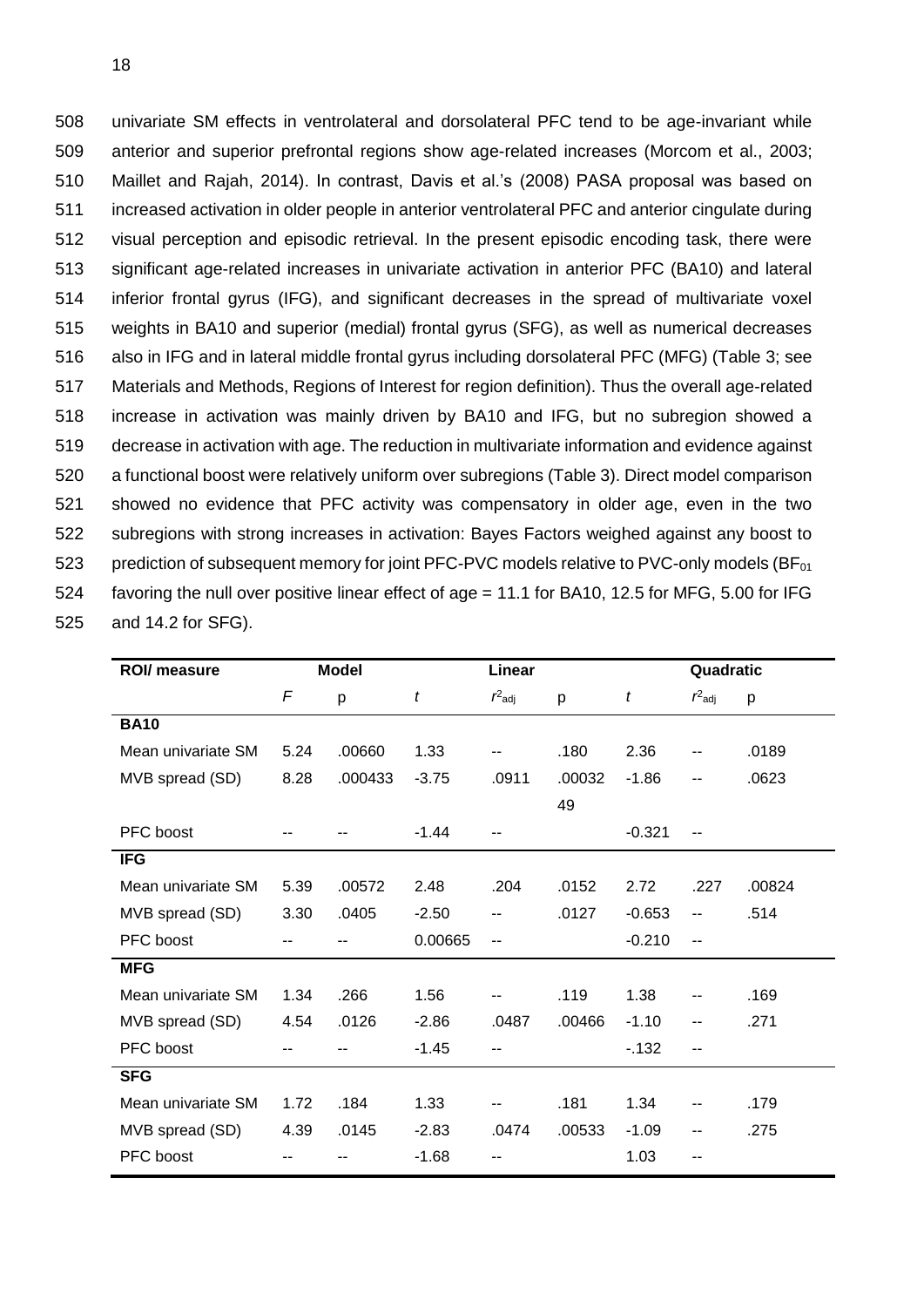- **Table 3.** Age effects for PFC subregions in the LTM task. The table lists mean univariate SM effects,
- the spread (SD) of multivariate Bayesian (MVB) voxel weights predicting SM, and results of the
- between-region tests of 'boost' to model evidence for PFC plus PVC models compared to PVC-only.
- See text for details. Alpha = .0125. SD = standard deviation. SM = subsequent memory. n=119.
- *Testing posterior-anterior shift*

 The foregoing analyses provide strong evidence that the increase in (univariate) PFC activity observed in this task did not reflect compensation. Nonetheless, the PASA theory is more general, describing a shift in relative reliance on posterior and anterior regions with age, which need not be compensatory, but could reflect differential age effects in posterior and anterior cortices. In other words, the relative involvement of anterior versus posterior regions could increase with age, even if the absolute involvement of both decreased with age. Direct comparison of the mean univariate activation between ROIs did not reveal any evidence for such relative differences in age effects, with strong Bayesian evidence against the predicted 539 greater age-related increase in PFC (BF $_{01}$  for null hypothesis = 25; Table 2). We next tested for a shift in the relative multivariate information between regions. In the separate MVB models, the age-related reduction in spread of weights was numerically *greater* in PFC than PVC (linear age effect on PFC-PVC difference, *t*(118) = 4.16, p = .0437); see Table 2. We also measured the proportion of top-weighted voxels (> 2 standard deviations above the mean) that were located in PFC as opposed to PVC in the joint PVC-PFC model. This proportion decreased significantly with age (overall model, *F*(2,116) = 3.27, p = .0415; linear  $t(118) = -2.55$ ,  $r<sup>2</sup>_{\text{adj}} = .359$ , p = .0119; quadratic  $t(118) = -.106$ , p = .915), with mean 52.4% of top voxels located in PFC in the younger tertile (SD = 9.09; 18-45 years) and 47.1% in the older tertile (SD = 8.57; 65-88 years), although this was no longer significant when item misses were excluded (overall model, *F*(2,105) = 2.60, p = .0799, linear t(107) = -1.86, p = .0638). Thus, there was no evidence that in older age there is a general shift in the areas contributing to subsequent memory from posterior to anterior (though see Experiment 2 below).

Experiment 2: Short-term Memory (STM) Maintenance

#### *Behavioral results*

 For the visual STM task, analysis of the effects of increasing load on performance showed a strong age-related increase in the effect of load on accuracy, measured using the root mean squared error of the estimated dot direction relative to the actual dot direction in degrees (Fig 1b). As expected, older people showed a larger increase in error at load = 3 compared to load = 1 (linear contrast) than younger people (for linear age-by-load interaction, *t*(95) = 5.53, p <  $.0001$ ,  $r<sub>adj</sub> = .192$ ; quadratic  $t(95) = 1.27$ , p = .203), although some age-related decrement in 560 accuracy was present even at load = 1 (for linear effect of age,  $t(95) = 2.607$ ,  $p = 0110$ ,  $r<sup>2</sup>_{\text{adj}} =$ .0382; quadratic *t*(95) = 0.388, p = .699).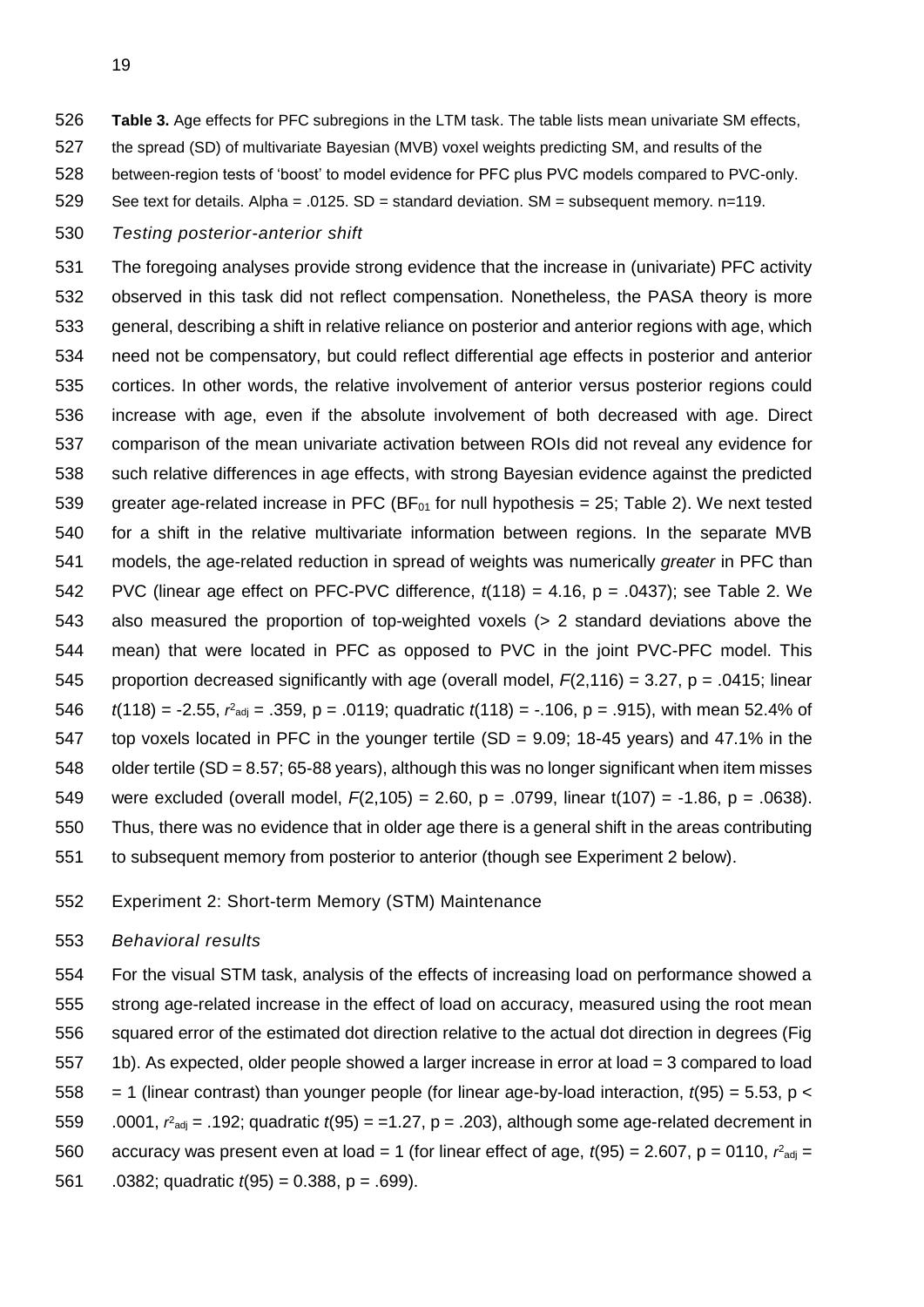## 562 *Testing compensation*

 For STM, standard univariate activation analyses showed that increasing load elicited activity increases during the maintenance period which varied according to age in both ROIs. As in the LTM experiment, and consistent with the PASA account, PFC activation increased with age, particularly in later years (linear t(95) = 3.01, p = .003; quadratic *t*(95) = -0.505, p = .615) (Fig 2c, Table 4). Unlike for LTM encoding, there was also a significant increase in load-related PVC activation over the lifespan (linear *t*(95) = 4.28, p < .0001; quadratic *t*(93) = -0.988, p = .324; see Table 4.

| ROI/       |      | Model                                    |          | Linear    |         | Quadratic |           |         |
|------------|------|------------------------------------------|----------|-----------|---------|-----------|-----------|---------|
| measure    |      |                                          |          |           |         |           |           |         |
|            | F    | р                                        | t        | $r^2$ adj | р       | Τ         | $r^2$ adj | р       |
|            |      | Mean univariate STM activation           |          |           |         |           |           |         |
| <b>PFC</b> | 4.57 | .0128                                    | 3.01     | .0553     | .00336  | $-0.505$  | --        | .615    |
| <b>PVC</b> | 9.43 | .000187                                  | 4.28     | .119      | < .0001 | $-0.988$  | --        | .324    |
|            |      |                                          |          |           |         |           |           |         |
| PFC-PVC    | .606 | .548                                     | $-0.587$ | --        | .559    | $-0.878$  |           | .380    |
|            |      |                                          |          |           |         |           |           |         |
|            |      | Multivariate spread (SD) of STM activity |          |           |         |           |           |         |
| <b>PFC</b> | 13.4 | < .0001                                  | .662     |           | .507    | $-5.03$   | .162      | < 0.001 |
| <b>PVC</b> | 9.30 | .000210                                  | $-1.01$  | --        | .308    | $-4.07$   | .108      | < 0.001 |
| PFC-PFC    | 3.00 | .0547                                    | .674     | --        | .497    | 2.26      | .0250     | 0244    |

 **Table 4.** Age effects on mean univariate SM effects and spread of multivariate SM effects in the STM task. PFC-PVC refers to analyses where the dependent variable was the difference in each measure 572 between PFC and PVC. SD = standard deviation.  $n = 96$ .  $R^2_{\text{adj}}$  = the unbiased estimate of the amount of variance explained in the population.

574

 Separate MVB analysis in each ROI showed a similar pattern of age effects to the LTM task. In both PFC and PFC, the spread (SD) of individual voxel weights predicting increased STM load was particularly reduced during later life, with a significant quadratic component (PVC: linear *t*(95) = -1.01, p = .308; quadratic *t*(95) = -4.07, p < .0001; PFC: linear *t*(95) = 0.662, p = .507; quadratic *t*(95) = -5.03, p < .0001) (see Fig 2d and Table 4). The result for PVC was unchanged by removing a subset of subjects with very low values (i.e., SD weights < .0005; 581 for quadratic age effect  $t(69) = -5.32$ ,  $p = .0012$ ). As found for LTM encoding, the direction of the effect in PFC was contrary to a compensatory PASA shift, i.e., PFC voxels contributed less to the cognitive task in old age. Again, the spread of univariate effects did not show the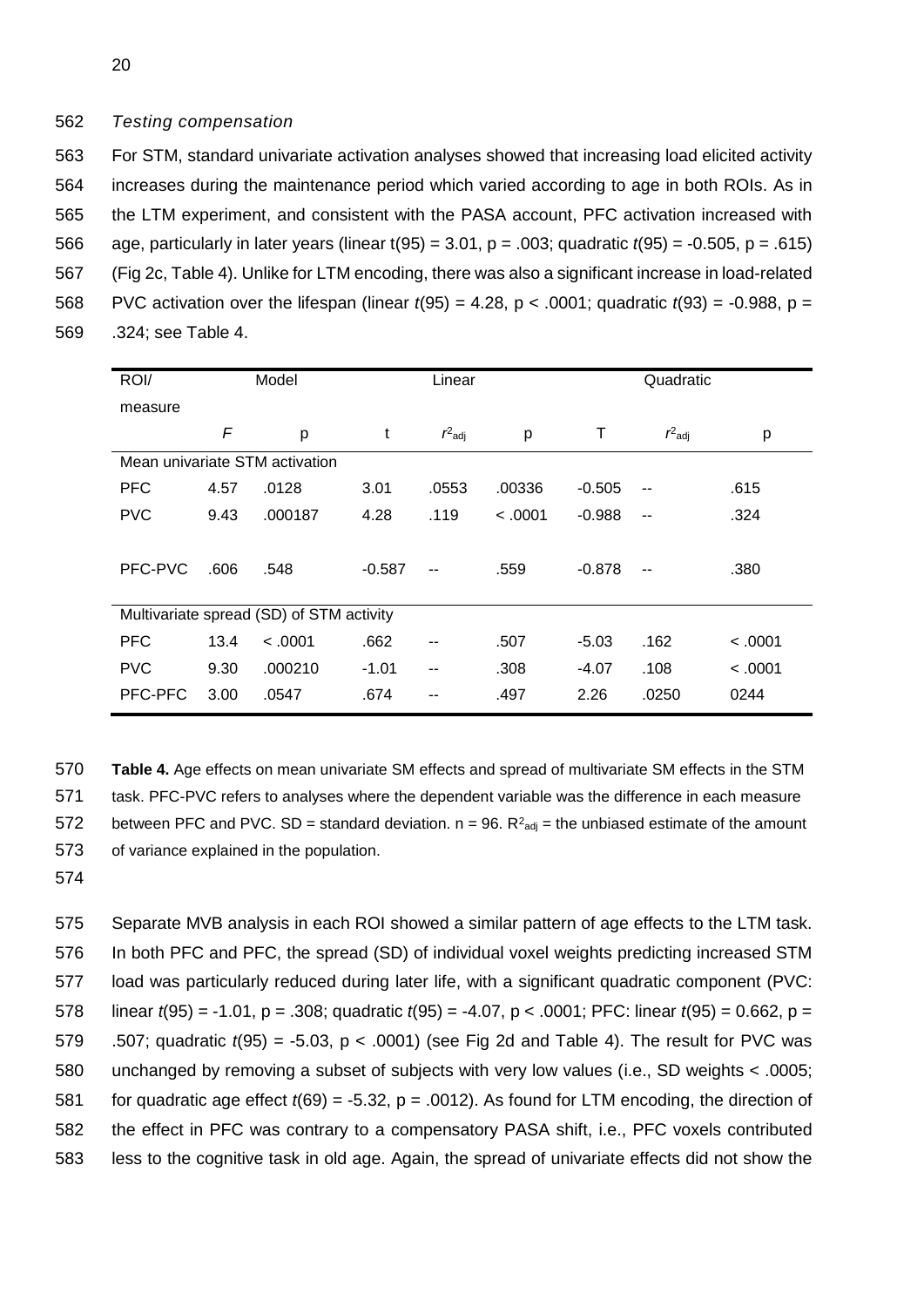same effects of age (in PVC linear *t*(95) = 1.52, p = .134; quadratic *t*(95) = 0.831, p = .406; in PFC, linear *t*(95) = -0.471, p = .641; quadratic *t*(95) = 1.70, p = .0912).

 As for LTM encoding, we used model comparison of a joint PVC-PFC model with a PVC-only model to directly evaluate the compensatory PASA hypothesis. The results were similar to the LTM experiment: The "boost" to prediction of the cognitive variable obtained by adding PFC to the model showed a significant age-related *reduction* in the probability of a boost for STM load (in an ordinal regression, *t*(95) = -2.00, p = .0479). The Bayes Factor provided strong evidence against the compensatory hypothesis of an increased boost (for unidirectional hypothesis, BF = 10.2), although evidence was only anecdotal for the presence of an age- related reduction in boost (for bidirectional hypothesis, BF = 1.81). Thus, like for the LTM experiment, there was clear evidence against a compensatory increase in prefrontal contribution to the task with age.

## *Testing sub-regions within PFC*

 Again, we examined the four prefrontal subregions separately to assess whether the findings were driven by a specific part or parts of the large ROI (Table 5). For this experiment, the age- related increase in univariate activation was not separately significant in any subregion, which may have reflected relatively distributed effects and the more inclusive selection of 'active' voxels. As for the LTM experiment however, overall age effects on the spread of multivariate voxel weights were significant in three subregions, and those in IFG were similar in magnitude and form, suggesting reductions in spread across PFC, with no major between-subregion differences. Moreover, all ROIs showed Bayes Factors of at least 6 against a boost to model evidence from adding PFC to the posterior-only models predicting increasing STM load, again consistent with the overall results.

| ROI/ measure    | <b>Model</b> |         |          | Linear                   |       |          |           | Quadratic |  |
|-----------------|--------------|---------|----------|--------------------------|-------|----------|-----------|-----------|--|
|                 | F            | P       | t        | $r^2$ adj                | р     | t        | $r^2$ adj | р         |  |
| <b>BA10</b>     |              |         |          |                          |       |          |           |           |  |
| Mean univariate | 1.90         | .155    | 1.79     | --                       | .0787 | $-0.937$ | --        | .352      |  |
| MVB spread (SD) | 12.7         | < .0001 | $-1.41$  | $-$                      | .158  | $-4.69$  | .171      | < .0001   |  |
| PFC boost t     |              |         | $-1.48$  | $-$                      | .142  | $-1.00$  | --        | .320      |  |
| PFC boost BF01  |              |         | 10.0     | --                       |       |          |           | --        |  |
| <b>IFG</b>      |              |         |          |                          |       |          |           |           |  |
| Mean univariate | 2.64         | .0767   | 1.99     | --                       | .0512 | 0.997    | --        | .323      |  |
| MVB spread (SD) | 6.26         | .00282  | $-0.787$ | $\overline{\phantom{a}}$ | .427  | $-3.35$  | .0864     | .00109    |  |
| PFC boost t     |              |         | $-1.11$  | --                       | .270  | $-1.10$  | --        | .274      |  |
| PFC boost BF01  |              |         | 7.69     |                          |       |          |           |           |  |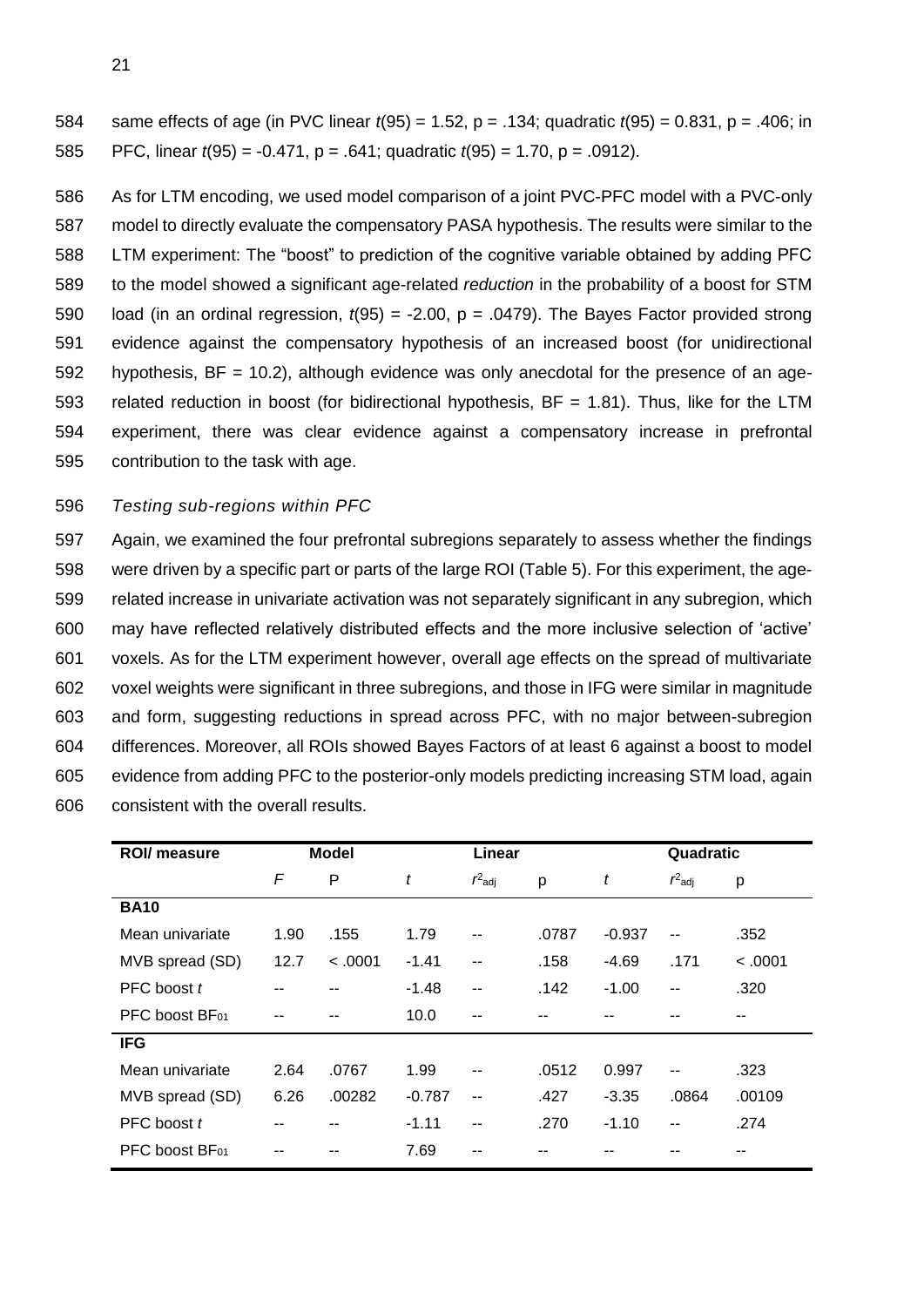| <b>MFG</b>      |      |         |         |       |        |          |                          |         |
|-----------------|------|---------|---------|-------|--------|----------|--------------------------|---------|
| Mean univariate | 2.08 | .131    | 2.03    | $- -$ | .0459  | $-0.447$ | $\overline{\phantom{a}}$ | .654    |
| MVB spread (SD) | 11.0 | < 0.001 | 0.300   | $-$   | .762   | $-4.60$  | .165                     | < 0.001 |
| PFC boost t     |      |         | $-1.38$ | $- -$ | .171   | $-0.788$ | $-$                      | .433    |
| PFC boost BF01  | --   | $- -$   | 6.25    | $- -$ | --     |          | --                       | --      |
| <b>SFG</b>      |      |         |         |       |        |          |                          |         |
| Mean univariate | 2.64 | .0770   | 2.27    | $- -$ | .0264  | 0.241    | $\overline{\phantom{a}}$ | .812    |
| MVB spread (SD) | 7.37 | .00106  | $-1.57$ | $- -$ | .116   | $-3.34$  | .0858                    | .00111  |
| PFC boost t     |      |         | $-2.73$ | .0528 | .00755 | $-0.720$ | $\overline{a}$           | .473    |
| PFC boost BF01  | --   | --      | 14.3    | --    | --     |          | --                       | --      |

 **Table 5.** Age effects for PFC subregions in the visual short-term memory task. The table lists mean univariate activation during maintenance in response to increasing VSTM load, the spread (SD) of MVB voxel weights predicting linearly increasing VSTM load, and results of the between-region tests of 'boost' to model evidence for PFC plus PVC models compared to PVC-only. See text for details.

611 Alpha = .0125.  $SD =$  standard deviation. n=96.

612

### 613 *Testing posterior-anterior shift*

 Finally, even if age increased activity and decreased multivariate information in both PFC and PVC, it is possible that the PFC:PVC ratio of activity and/or multivariate information increases with age, consistent with the general PASA claim. As for LTM encoding, there was no evidence that age effects on (univariate) activation in the two ROIs differed, i.e. the increase in activation 618 in older people was similar in magnitude (Table 4;  $BF<sub>01</sub>$  for null hypothesis over prediction of a greater age-related increase in PFC = 33.3). However, multivariate analysis revealed a picture different from that in the LTM task. In the separate MVB models, the age-related reduction in spread of weights showed a stronger quadratic component in PFC than PVC (for 622 PFC-PFC, quadratic  $t(95) = 2.26$ ,  $p = .0244$ ; Table 4). More clearly, when examining the location of top-weighted voxels from the joint PFC+PVC model, a higher proportion were located in PFC in older age (for model, *F*(2,93) = 22.4, p < .0001, linear *t*(95) = 3.72, p < .001, 625 quadratic  $t(95) = 5.20$ ,  $p < .0001$ ), with mean 69.1% of top voxels located in PFC in the younger 626 tertile (SD = 14.1; 25-43 years) but 81.0% in the older tertile (SD = 13.3; 66-85 years). Thus while the STM experiment, like the LTM experiment, found decreases in absolute PFC (and PVC) involvement in old age, the relative involvement of PFC versus PVC voxels (at least in terms of those with high weights in the joint model) did increase with age, unlike in the LTM experiment. This provides some support for a PASA pattern in this task, even though there was no evidence that this greater PFC involvement was compensatory.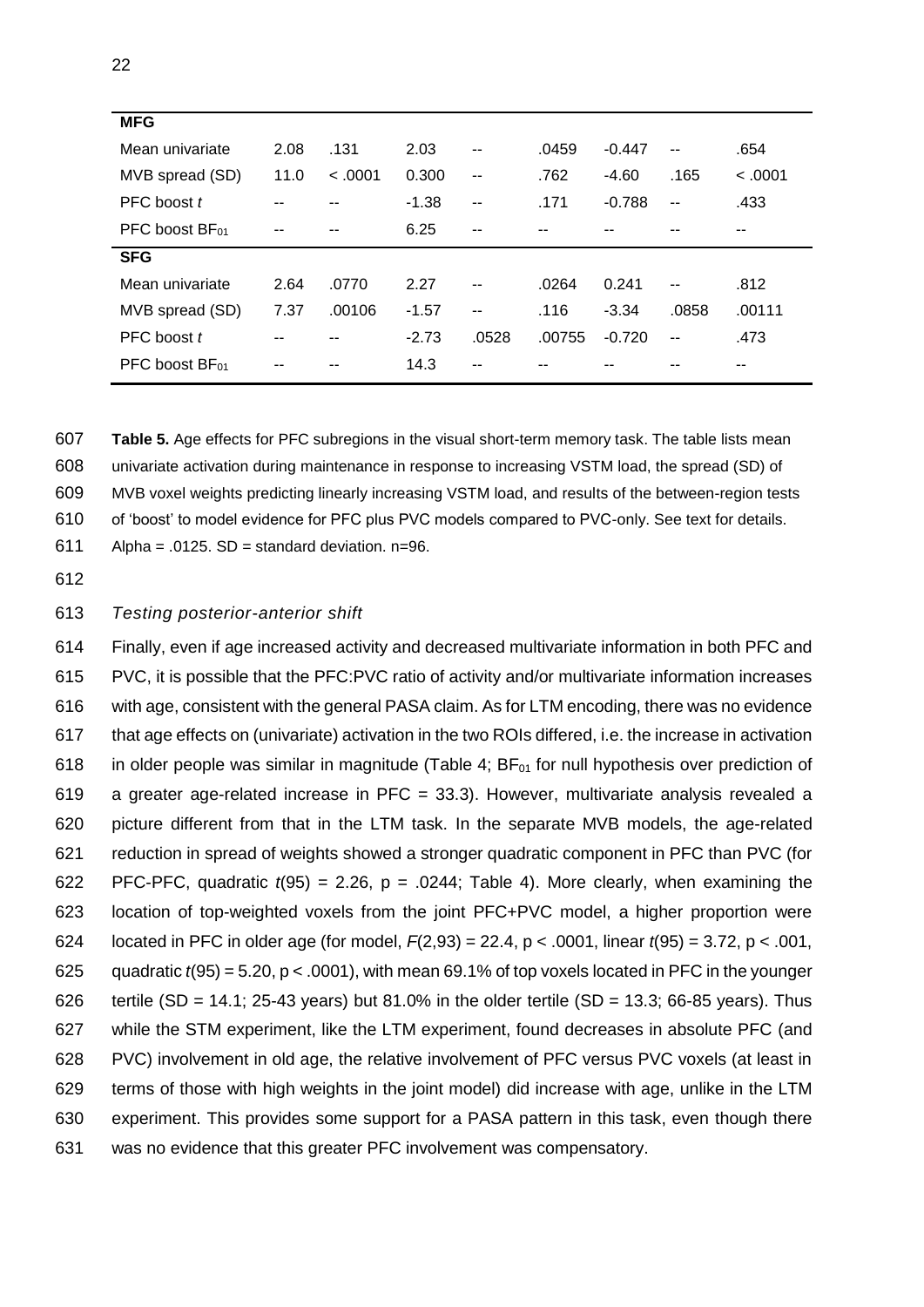Discussion

 This study investigated the proposal that there is a posterior-to-anterior shift in task-related brain activity during aging, with the greater reliance on prefrontal cortex in older age reflecting compensatory mechanisms. We tested the predictions of this PASA theory with data from two memory tasks that were conducted on independent and relatively large population-derived adult lifespan samples. Using novel model-based multivariate analyses, we provide direct evidence against a compensatory posterior-to-anterior shift. Instead, our data suggest that the increased prefrontal activation reflects less specific or less efficient activity, rather than compensation.

 The results of our standard univariate activation analyses are consistent with previous studies showing age-related increases in activation in prefrontal cortex, which form the basis of the PASA theory (Grady et al., 1994; Davis et al., 2008). Many studies have found such increases in PFC activation in different cognitive tasks, although regional reductions in activation are also found (e.g. see Rajah and D'Esposito, 2005; Spreng et al., 2010; Li et al., 2015). We found such age-related increases in both the PFC activation associated with trials that were later remembered many minutes later (in the LTM experiment) and the activation associated with maintaining increasing numbers of items for a few seconds (in the STM experiment). We also further generalized previous findings across PFC sub-regions, in that the increased activation was reliable across lateral, anterior and superior prefrontal areas (although in the LTM experiment, it was mainly driven by inferolateral and anterior PFC).

 Importantly, despite this increased univariate activity, multivariate analysis of both experiments showed that with increasing age, PFC possessed less, rather than more, information about the cognitive outcome. This reduced pattern information was evident both in terms of the spread of voxel weights (Figure 2) and the lack of a meaningful boost to model evidence when adding PFC voxels to the model (Figure 3). The latter type of inference was made possible by our novel use of multivariate Bayesian (MVB) classification.

 If the increased prefrontal activation with age is not compensatory, then what does it reflect? One possibility is that neural function is less efficient, such that a greater BOLD signal is required for the same level of computation, i.e, less "bang for the buck" for the same level of neural activity (Grady, 2008; see also Rypma and Esposito, 2000; Morcom et al., 2007; Reuter-Lorenz and Campbell, 2008; Nyberg et al., 2014). This could reflect the proposed greater sensitivity of prefrontal cortices than other brain regions to aging (West, 1996; Glisky et al., 2001; Raz and Rodrigue, 2006). Another possibility is that PFC activity becomes less specific with age, as might be expected by theories of age-related dedifferentiation, particularly in complex cognitive functions (Li et al., 2001; Park et al., 2004; Carp et al., 2011;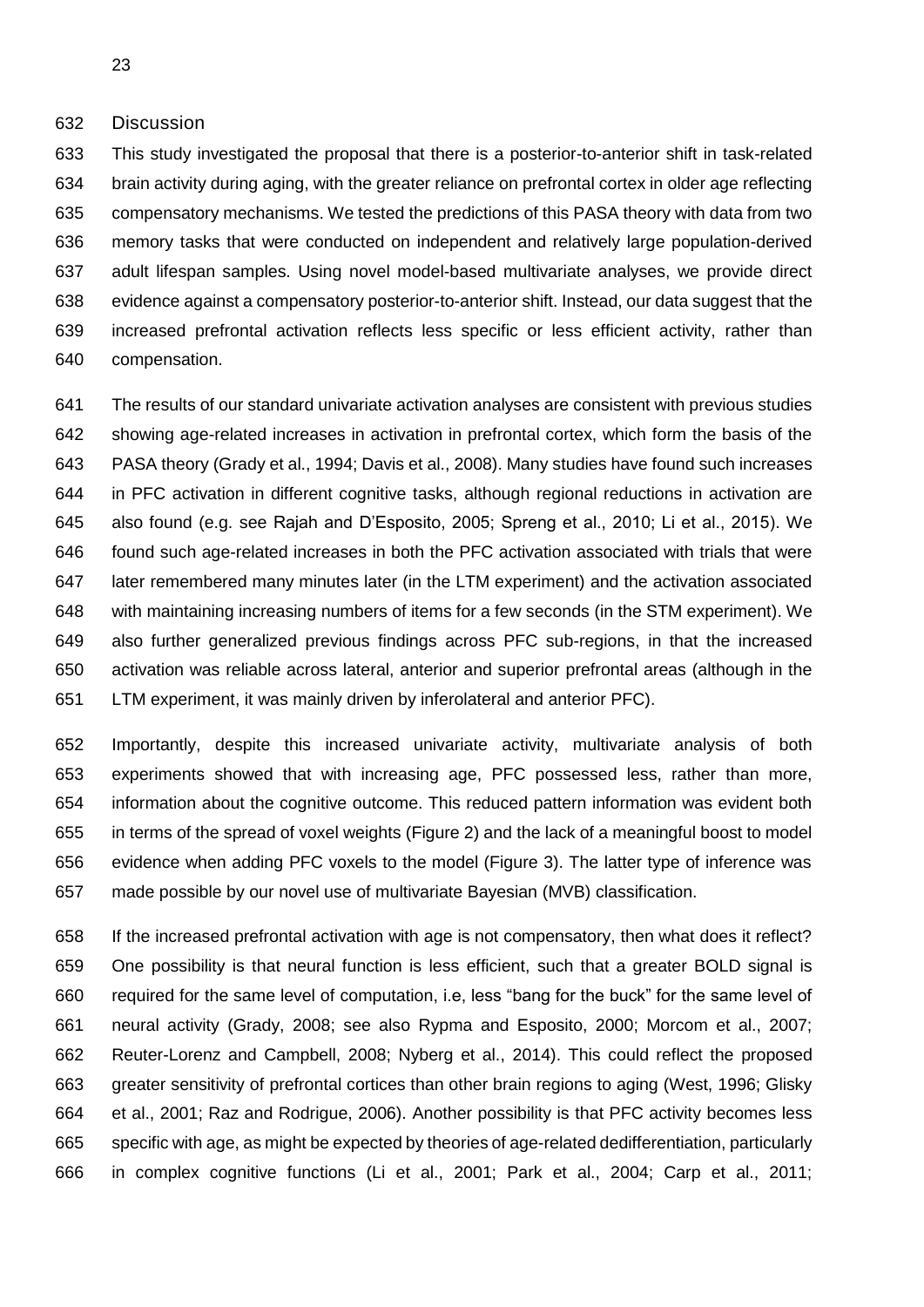Abdulrahman et al., 2014). Partial support for the latter comes from the LTM experiment, where the negative effect of age on the spread of multivariate weights across voxels was accompanied by a positive effect of age on the spread (as well as mean) of univariate activity. This suggests that, while more voxels showed substantial (positive or negative) activity related to subsequent memory in older people, these additional responses were redundant, with fewer voxels contributing uniquely to memory encoding, as expected if the increased prefrontal activity is less specific. In the STM experiment, on the other hand, the spread of univariate responses was age-invariant, suggesting a more spatially uniform increase in response to load with age, although the MVB results suggested that – just as in the LTM task – this increased response carried less information. Whether the present results reflect reductions in efficiency or reductions in specificity, they are more consistent with the general idea of brain maintenance (Nyberg et al., 2014) – that cognitive function in older age is determined by the ability to maintain a youth-like brain – than with the idea associated with PASA of functional compensation by anterior brain regions.

 Despite age-related decreases in overall multivariate information in both PFC and PVC, it is possible that the *relative* contribution of anterior regions to cognitive tasks could increase with age. There is some evidence for such a shift from studies showing crossover effects in which age-related decreases in posterior cortical activity occur alongside age-related increases in PFC (e.g., Grady et al., 1994; Davis et al., 2008; see also recent meta-analysis by Maillet and Rajah, 2014). However, our univariate activation analyses showed little evidence of such a relative posterior-to-anterior shift: despite increased prefrontal activation, age effects on univariate activation in PFC and PVC did not differ significantly in either experiment. In terms of multivariate information, the LTM experiment actually showed, if anything, a decrease rather than increase in the contribution of PFC relative to PVC. The only comparison that provided some support for a relative increase in anterior contribution was for multivariate information about load in the STM experiment. Thus the direction of any *relative* shift in reliance on PFC versus PVC with age seems to be task-dependent, as opposed to the task-general posterior- to-anterior shift claimed by PASA (Davis et al., 2008; see also Ford and Kensinger, 2017). This is consistent with other meta-analyses, which have found age-related decreases as well as increases in activation, depending on the task (Spreng, Wojtowicz, & Grady, 2010; Li et al., 2015). Moreover, most studies have not made the direct statistical comparisons needed to test for anterior-posterior differences in the absence of crossover effects (see Morcom & Johnson, 2015). A strength of our approach is that our analyses encompassed large ROIs in both anterior and posterior cortices, as well as direct comparisons between the two.

 In summary, our data replicate an increase in PFC activity over the adult lifespan, but do not support the idea that this reflects a compensatory posterior-to-anterior shift, at least in the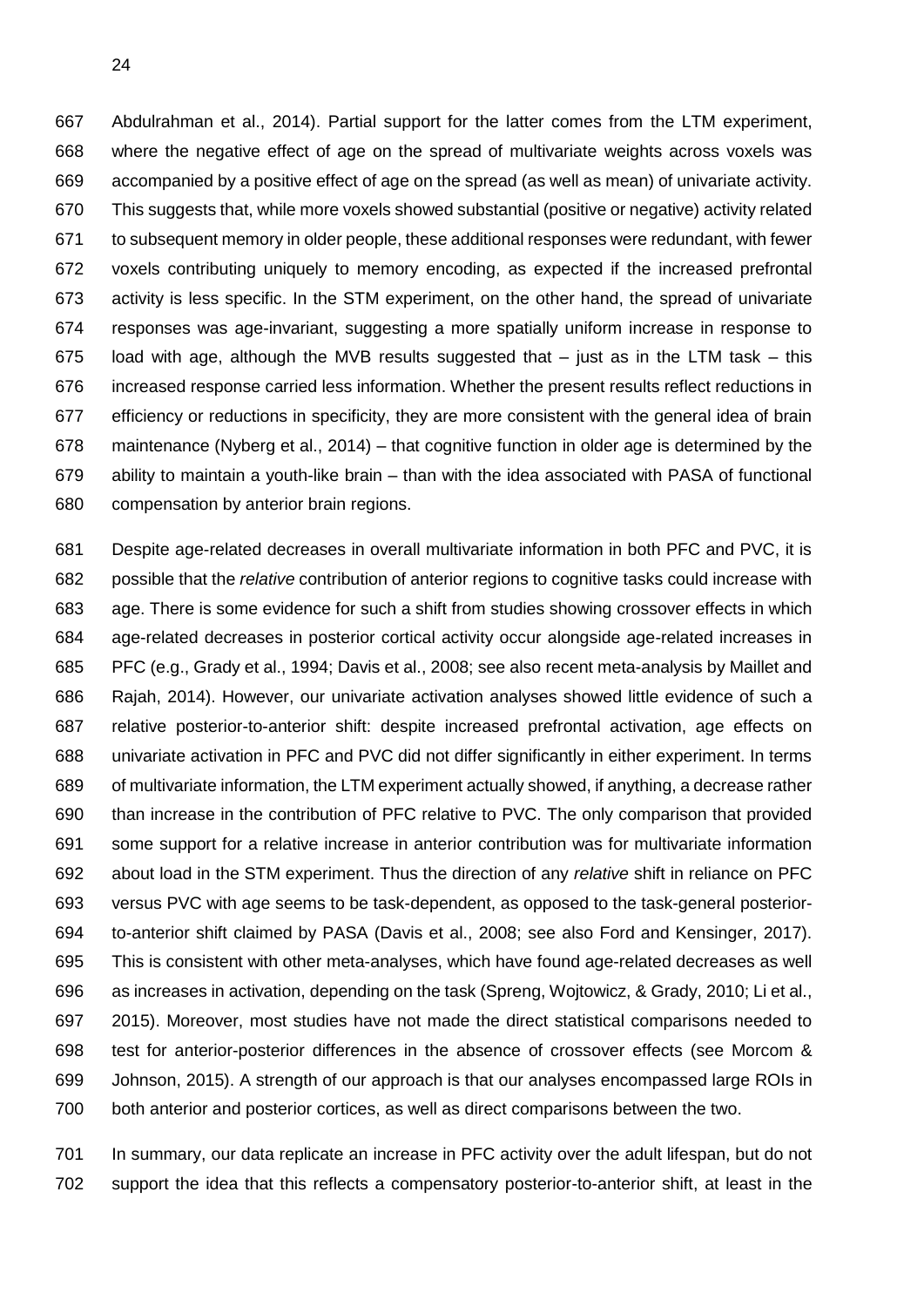context of the two memory tasks considered here. Our results are inconsistent both with the proposal that the increased activity is compensatory, and with a generalized shift with age to 705 greater relative reliance on prefrontal cortex. The data are most parsimoniously explained by reduced efficiency or specificity of neural responses, reflecting primary age-related deleterious changes in posterior as well as prefrontal cortex which vary in their relative magnitudes according to the task. Our results therefore help to adjudicate between competing accounts of neurocognitive aging, while also illustrating the more general ability of MVB to compare models that comprise different sets of voxels, thereby offering an exciting new general way to test the relative contributions of brain regions to cognitive outcomes.

# Acknowledgments

 A.M.M. is a member of the University of Edinburgh Centre for Cognitive Ageing and Cognitive Epidemiology (CCACE), part of the UK cross-council Lifelong Health and Wellbeing Initiative, Grant number G0700704/84698. The Cambridge Centre for Ageing and Neuroscience (Cam- CAN) research was supported by the Biotechnology and Biological Sciences Research Council (grant number BB/H008217/1). The full Cam-CAN author list can be found here: http://www.cam-can.org/index.php?content=corpauth. R.N.A.H. is funded by the Medical Research Council (SUAG/010 RG91365) with additional support by the European Union's Horizon 2020 research and innovation programme (grant agreement No 732592).

- Author contributions
- A.M.M. designed research; A.M.M., R.N.A.H. and Cam-CAN performed research; A.M.M. and R.N.A.H. analyzed data; A.M.M. and R.N.A.H. wrote the paper.
- References
- Abdulrahman H, Fletcher PC, Bullmore E, Morcom AM (2014) Dopamine and memory dedifferentiation in aging. Neuroimage.
- Ashburner J (2007) A fast diffeomorphic image registration algorithm. 38:95–113.
- Ashburner J, Friston KJ (2005) Unified segmentation. Neuroimage 26:839–851.
- Cabeza R, Daselaar SM, Dolcos F, Prince SE, Budde M, Nyberg L (2004) Task-independent and Task-specific Age Effects on Brain Activity during Working Memory, Visual Attention and Episodic Retrieval. Cereb Cortex 14:364–375.
- Cappell KA, Gmeindl L, Reuter-lorenz PA (2010) Age differences in prefontal recruitment during verbal working memory maintenance depend on memory load. CORTEX 46:462– 473 Available at: http://dx.doi.org/10.1016/j.cortex.2009.11.009.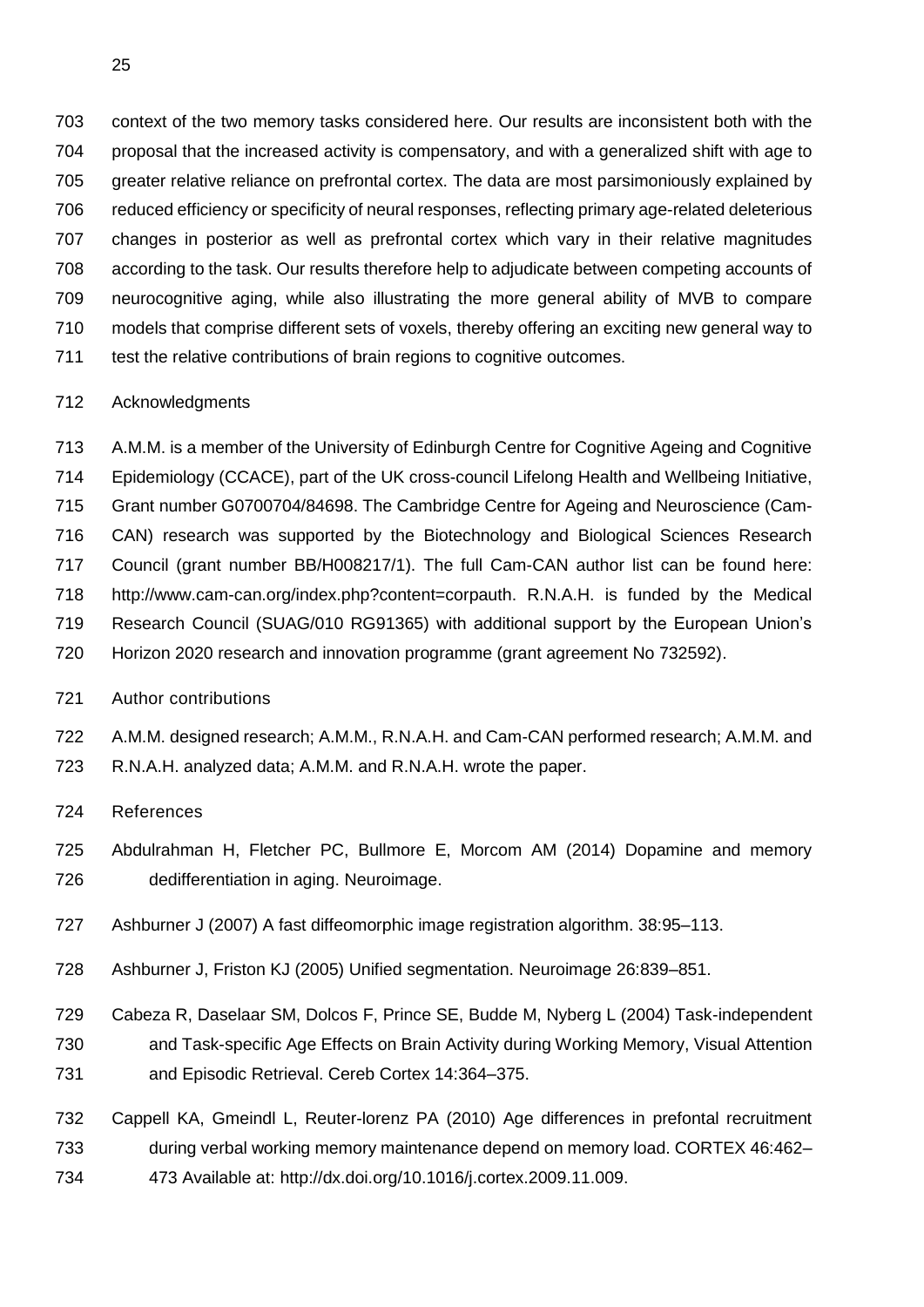Carp J, Park J, Polk TA, Park DC (2011) Age differences in neural distinctiveness revealed by multi-voxel pattern analysis. Neuroimage 56:736–743 Available at: http://dx.doi.org/10.1016/j.neuroimage.2010.04.267.

 Chadwick MJ, Bonnici HM, Maguire EA (2012) Decoding information in the human hippocampus: A user's guide. Neuropsychologia 50:3107–3121 Available at: http://dx.doi.org/10.1016/j.neuropsychologia.2012.07.007.

 Chadwick MJ, Bonnici HM, Maguire E a. (2014) CA3 size predicts the precision of memory recall. Proc Natl Acad Sci 111:10720–10725 Available at: http://www.pubmedcentral.nih.gov/articlerender.fcgi?artid=4115494&tool=pmcentrez&re ndertype=abstract.

 Davis SW, Dennis NA, Daselaar SM, Fleck MS, Cabeza R (2008) Que PASA? the posterior-anterior shift in aging. Cereb Cortex 18:1201–1209.

747 Dienes Z (2014) Using Bayes to get the most out of non-significant results. Front Psychol 5:1– 17.

 Emrich SM, Riggall AC, LaRocque JJ, Postle BR (2013) Distributed Patterns of Activity in Sensory Cortex Reflect the Precision of Multiple Items Maintained in Visual Short-Term Memory. J Neurosci 33:6516–6523 Available at: http://www.jneurosci.org/cgi/doi/10.1523/JNEUROSCI.5732-12.2013.

 Ford JH, Kensinger EA (2017) Age-Related Reversals in Neural Recruitment across Memory Retrieval Phases. J Neurosci:0521–17 Available at: http://www.jneurosci.org/lookup/doi/10.1523/JNEUROSCI.0521-17.2017.

 Friston K, Chu C, Mour??o-Miranda J, Hulme O, Rees G, Penny W, Ashburner J (2008) Bayesian decoding of brain images. Neuroimage 39:181–205.

 Friston K, Mattout J, Trujillo-Barreto N, Ashburner J, Penny W (2007) Variational free energy and the Laplace approximation. Neuroimage 34:220–234.

 Glisky EL, Rubin SR, Davidson PSR (2001) Source Memory in Older Adults : An Encoding or Retrieval Problem ? 27:1131–1146.

 Grady C (2012) The cognitive neuroscience of ageing. Nat Rev Neurosci 13:491–505 Available at: http://www.ncbi.nlm.nih.gov/pubmed/22714020.

 Grady CL, Maisog JM, Horwitz B, Ungerleider LG, Mentis MJ, Salerno JA, Pietrini P, Wagner E, Haxby J V (1994) Age-related changes in cortical blood flow activation during visual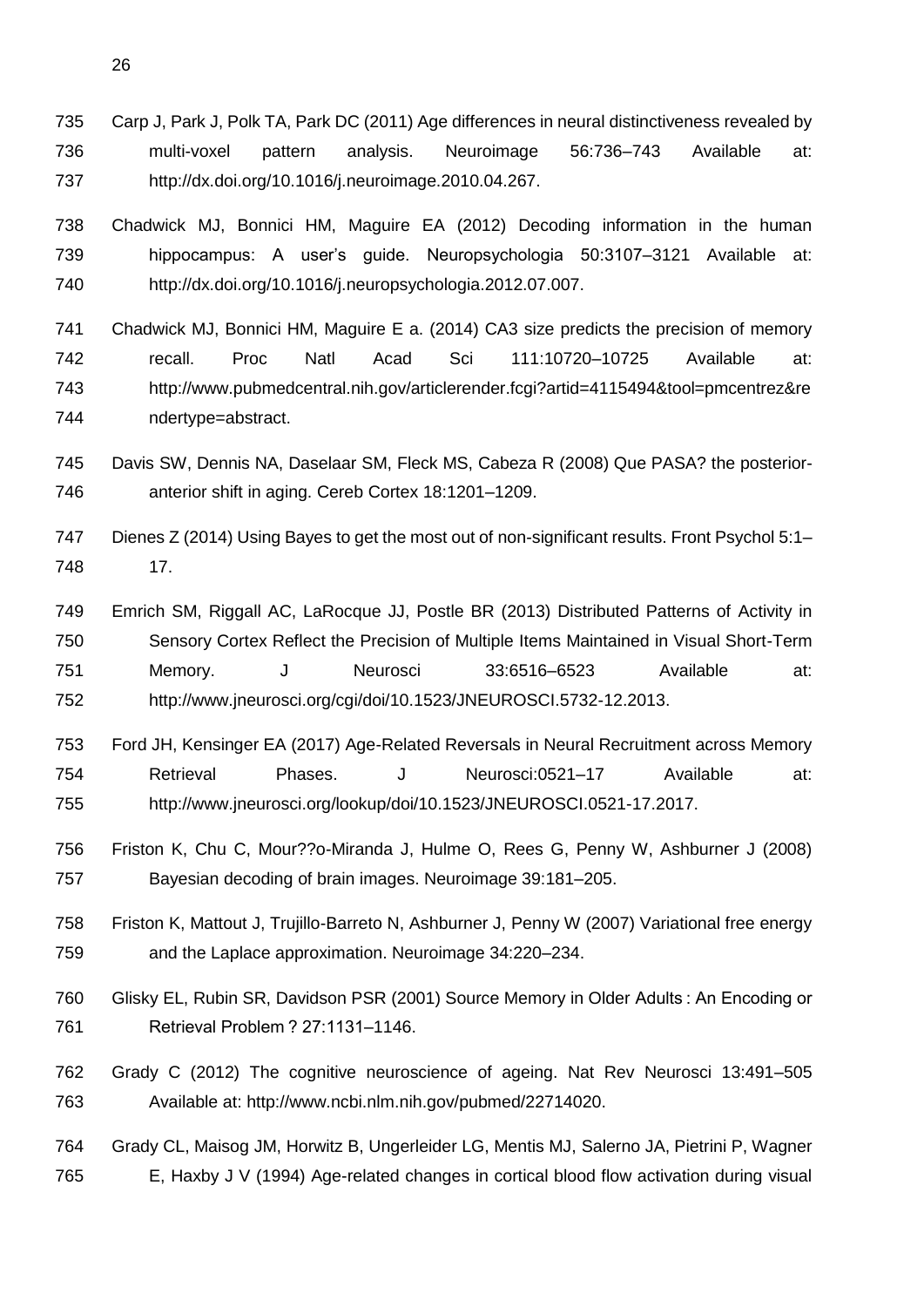- 
- processing of faces and location. J Neurosci 14:1450–1462.
- Grady CL, Mcintosh AR, Bookstein F, Horwitz B, Rapoport SI, Haxby J V (1998) Age-Related Changes in Regional Cerebral Blood Flow during Working Memory for Faces. 425:409– 425.
- Henson RN et al. (2016) Multiple determinants of lifespan memory differences. Sci Rep 6:32527 Available at: http://www.nature.com/articles/srep32527.
- Hulme OJ, Skov M, Chadwick MJ, Siebner HR, Rams??y TZ (2014) Sparse encoding of automatic visual association in hippocampal networks. Neuroimage 102:458–464 Available at: http://dx.doi.org/10.1016/j.neuroimage.2014.07.020.
- Lancaster JL, Woldorff MG, Parsons LM, Liotti M, Freitas CS, Rainey L, Kochunov P V., Nickerson D, Mikiten SA, Fox PT (2000) Automated Talairach Atlas labels for functional brain mapping. Hum Brain Mapp 10:120–131.
- Lang PJ, Bradley MM, Cuthbert BN (1997) International Affective Picture System (IAPS): Technical Manual and Affective Ratings. NIMH Cent Study Emot Atten:39–58 Available at:
- http://www.unifesp.br/dpsicobio/adap/instructions.pdf%5Cnhttp://econtent.hogrefe.com/ doi/abs/10.1027/0269-8803/a000147.
- Li H-J, Hou X-H, Liu H-H, Yue C-L, Lu G-M, Zuo X-N (2015) Putting age-related task activation into large-scale brain networks: A meta-analysis of 114 fMRI studies on healthy aging. Neurosci Biobehav Rev 57:156–174.
- Li S-C, Li S-C, Lindenberger U, Lindenberger U, Sikstrom S, Sikstrom S (2001) Aging cognittion: From neuromodulation to representation. 5:479–486.
- Maass A, Schütze H, Speck O, Yonelinas A, Tempelmann C, Heinze H-J, Berron D, Cardenas-Blanco A, Brodersen KH, Enno Stephan K, Düzel E (2014) Laminar activity in the hippocampus and entorhinal cortex related to novelty and episodic encoding. Nat 791 Commun 5:5547 Available at: http://www.nature.com/doifinder/10.1038/ncomms6547%5Cnhttp://www.pubmedcentral. nih.gov/articlerender.fcgi?artid=4263140&tool=pmcentrez&rendertype=abstract.
- Maillet D, Rajah MN (2014) Age-related differences in brain activity in the subsequent memory paradigm: A meta-analysis. Neurosci Biobehav Rev 45:246–257 Available at: http://dx.doi.org/10.1016/j.neubiorev.2014.06.006.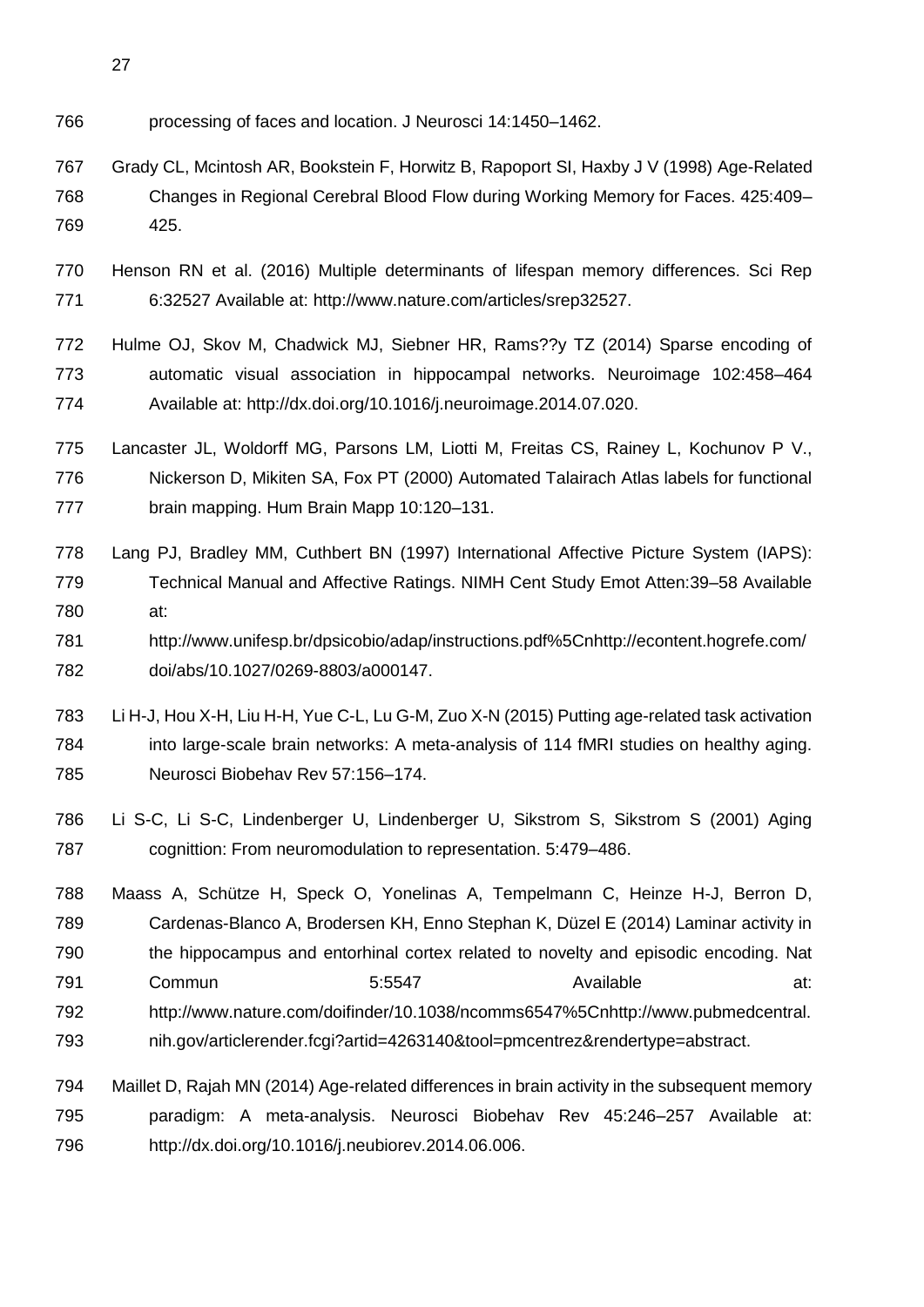Maldjian JA, Laurienti PJ, Kraft RA, Burdette JH (2003) An automated method for neuroanatomic and cytoarchitectonic atlas-based interrogation of fMRI data sets. Neuroimage 19:1233–1239.

- Morcom AM, Friston KJ (2012) Decoding episodic memory in ageing: A Bayesian analysis of activity patterns predicting memory. Neuroimage 59.
- Morcom AM, Good CD, Frackowiak RSJ, Rugg MD (2003) Age effects on the neural correlates of successful memory encoding. Brain 126.
- Morcom AM, Johnson W (2015) Neural reorganization and compensation in aging. J Cogn Neurosci 27.
- Morcom AM, Li J, Rugg MD (2007) Age effects on the neural correlates of episodic retrieval: Increased cortical recruitment with matched performance. Cereb Cortex 17.
- Nyberg L, Andersson M, Kauppi K, Lundquist A, Persson J, Pudas S, Nilsson LG (2014) Age-related and genetic modulation of frontal cortex efficiency. J Cogn Neurosci 26:746–764.
- Nyberg L, Lövdén M, Riklund K, Lindenberger U, Bäckman L (2012) Memory aging and brain maintenance. Trends Cogn Sci 16:292–305.
- Park DC, Polk TA, Park R, Minear M, Savage A, Smith MR (2004) Aging reduces neural specialization in ventral visual cortex. 101:13091–13095.
- 814 Park DC, Reuter-Lorenz P (2009) The adaptive brain: aging and neurocognitive scaffolding. Annu Rev Psychol 60:173–196 Available at: http://www.ncbi.nlm.nih.gov/pubmed/19035823.
- Rajah MN, D'Esposito M (2005) Region-specific changes in prefrontal function with age: A review of PET and fMRI studies on working and episodic memory. Brain 128:1964–1983.
- Raz N, Rodrigue KM (2006) Differential aging of the brain: Patterns, cognitive correlates and modifiers. Neurosci Biobehav Rev 30:730–748.
- Reuter-Lorenz PA, Campbell KA (2008) Neurocognitive ageing and the Compensation Hypothesis. Curr Dir Psychol Sci 17:177–182.
- Rouder JN, Speckman PL, Sun D, Morey RD, Iverson G (2009) Bayesian t tests for accepting and rejecting the null hypothesis. Psychon Bull Rev 16:225–237.
- Rypma B, Esposito MD (2000) Isolating the neural mechanisms of age-related changes in human working memory. 3:509–515.